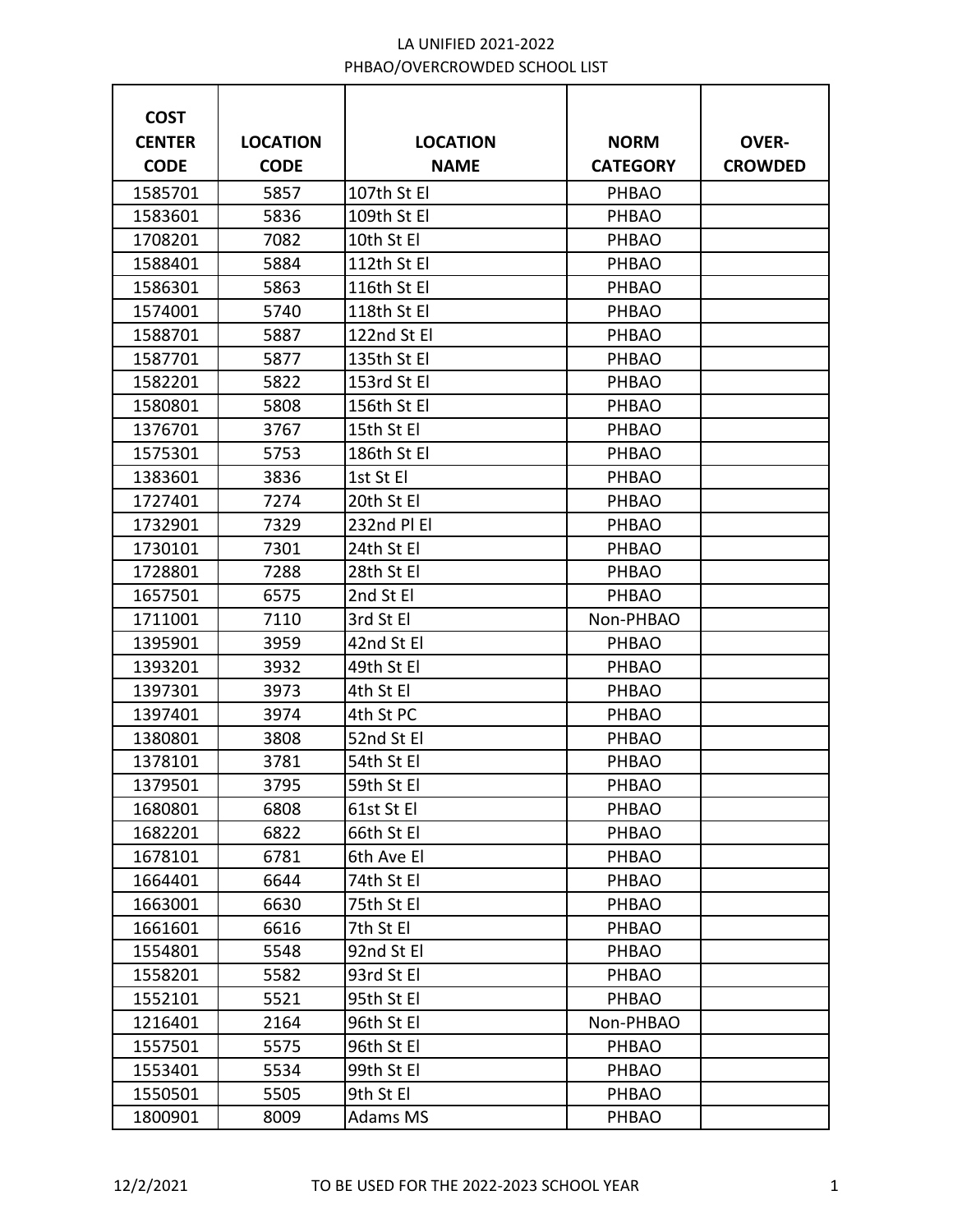| 1201401 | 2014 | Albion St El                | PHBAO        |  |
|---------|------|-----------------------------|--------------|--|
| 1202701 | 2027 | Aldama El                   | PHBAO        |  |
| 1511101 | 5111 | <b>Alexander SCS</b>        | PHBAO        |  |
| 1204101 | 2041 | Alexandria Ave El           | PHBAO        |  |
| 1206801 | 2068 | Allesandro El               | PHBAO        |  |
| 1776001 | 7760 | Alliance Tennenbaum         | PHBAO        |  |
| 1739801 | 7398 | Alta California El          | PHBAO        |  |
| 1208201 | 2082 | Alta Loma El                | PHBAO        |  |
| 1642601 | 6426 | Amanecer PC                 | PHBAO        |  |
| 1208901 | 2089 | Ambler Ave El               | PHBAO        |  |
| 1209601 | 2096 | Amestoy El                  | PHBAO        |  |
| 1211001 | 2110 | Anatola Ave El              | PHBAO        |  |
| 1211701 | 2117 | Andasol Ave El              | PHBAO        |  |
| 1212301 | 2123 | Angeles Mesa El             | PHBAO        |  |
| 1772201 | 7722 | <b>Angelou Community SH</b> | PHBAO        |  |
| 1518101 | 5181 | Animo Legacy Charter MS     | PHBAO        |  |
| 1213701 | 2137 | Ann St El                   | PHBAO        |  |
| 1214601 | 2146 | Annalee Ave El              | PHBAO        |  |
| 1215101 | 2151 | Annandale El                | PHBAO        |  |
| 1435601 | 4356 | Anton El                    | PHBAO        |  |
| 1217801 | 2178 | Aragon Ave El               | PHBAO        |  |
| 1860901 | 8609 | Arleta SH                   | PHBAO        |  |
| 1219201 | 2192 | Arlington Hts El            | PHBAO        |  |
| 1220501 | 2205 | Arminta St El               | <b>PHBAO</b> |  |
| 1221901 | 2219 | Ascot Ave El                | PHBAO        |  |
| 1216101 | 2161 | Aspire Firestn Acad         | PHBAO        |  |
| 1216201 | 2162 | Aspire Gateway AC           | PHBAO        |  |
| 1225501 | 2255 | Aspire Inskeep AC           | PHBAO        |  |
| 1225301 | 2253 | Aspire Slauson Acad         | PHBAO        |  |
| 1225401 | 2254 | Aspire Tate Acad El         | PHBAO        |  |
| 1223301 | 2233 | Atwater Ave El              | PHBAO        |  |
| 1802801 | 8028 | Audubon MS                  | <b>PHBAO</b> |  |
| 1468501 | 4685 | Aurora El                   | PHBAO        |  |
| 1224701 | 2247 | <b>Avalon Gardens El</b>    | <b>PHBAO</b> |  |
| 1688601 | 6886 | Baca Arts Acad              | PHBAO        |  |
| 1402001 | 4020 | <b>Bakewell PC</b>          | PHBAO        |  |
| 1756901 | 7569 | <b>BALA</b>                 | PHBAO        |  |
| 1227401 | 2274 | <b>Baldwin Hills El</b>     | <b>PHBAO</b> |  |
| 1803801 | 8038 | <b>Bancroft MS</b>          | PHBAO        |  |
| 1228801 | 2288 | Bandini St El               | PHBAO        |  |
| 1852901 | 8529 | <b>Banning SH</b>           | <b>PHBAO</b> |  |
| 1556201 | 5562 | <b>Barrett El</b>           | <b>PHBAO</b> |  |
| 1231501 | 2315 | <b>Barton Hill El</b>       | <b>PHBAO</b> |  |
| 1232301 | 2323 | Bassett St El               | PHBAO        |  |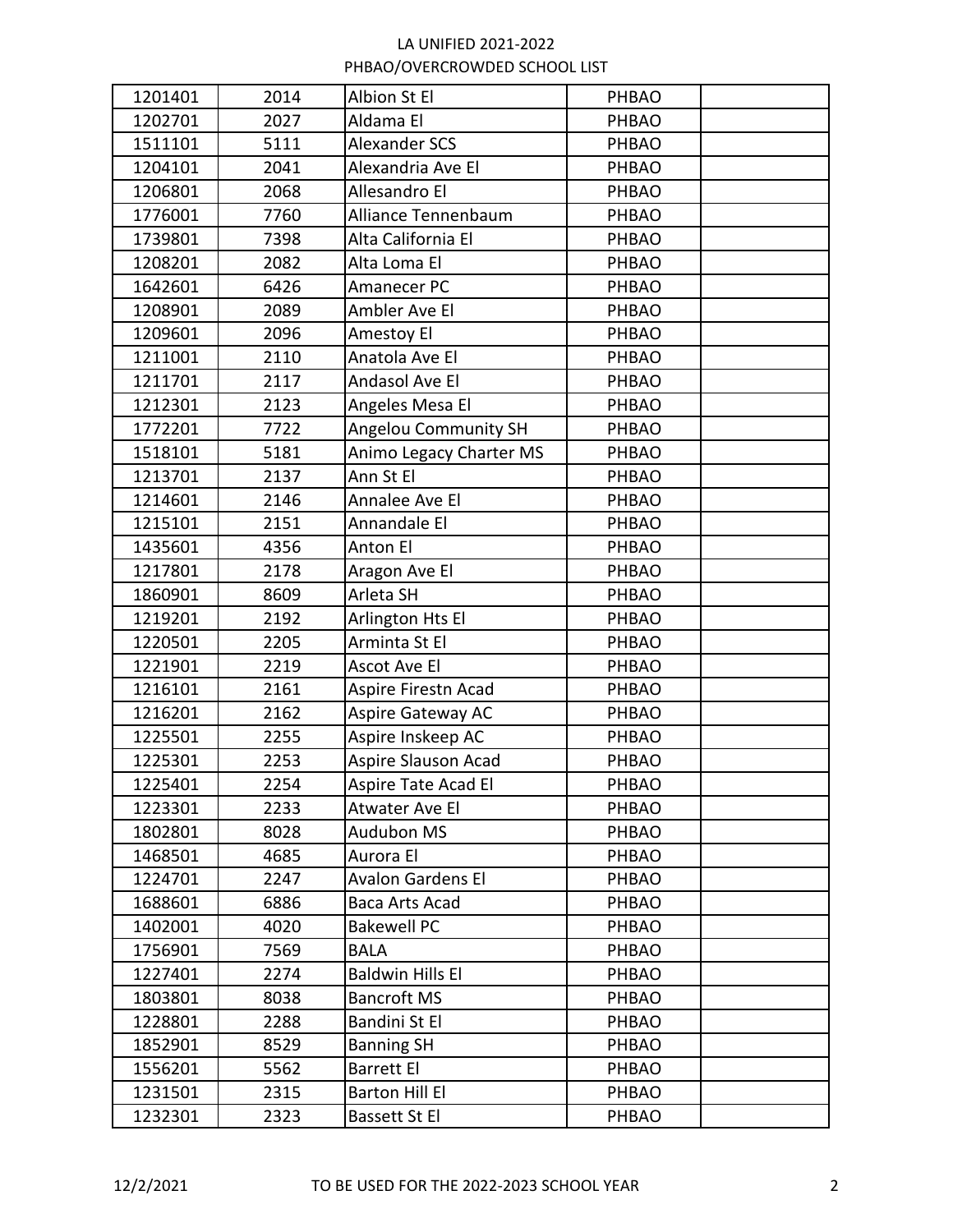| 1232901<br>2329<br>Beachy Ave El<br><b>PHBAO</b>            |  |
|-------------------------------------------------------------|--|
| 2335<br><b>Beckford CES</b><br>1233501<br>Non-PHBAO         |  |
| Beethoven St El<br>Non-PHBAO<br>1234201<br>2342             |  |
| 1853601<br>8536<br><b>Bell SH</b><br>PHBAO                  |  |
| <b>Bellingham El</b><br>1357701<br>3577<br>PHBAO            |  |
| 1854301<br><b>Belmont SH</b><br>8543<br>PHBAO               |  |
| <b>Belvedere El</b><br>1239701<br>2397<br>PHBAO             |  |
| 1804701<br>8047<br><b>Belvedere MS</b><br>PHBAO             |  |
| <b>Berendo MS</b><br>1805701<br>8057<br>PHBAO               |  |
| 1869601<br>8696<br><b>Bernstein SH</b><br>PHBAO             |  |
| 7734<br>Bernstein SH STEM<br>1773401<br>PHBAO               |  |
| <b>Bertrand Ave El</b><br>1243801<br>2438<br>PHBAO          |  |
| <b>Bethune MS</b><br>1806001<br>8060<br>PHBAO               |  |
| 1855701<br><b>Birmingham CHS</b><br>8557<br><b>PHBAO</b>    |  |
| 1247001<br><b>Blythe St El</b><br>2470<br>PHBAO             |  |
| Bonita St El<br>1247301<br>2473<br>PHBAO                    |  |
| <b>Braddock Dr El</b><br>1247901<br>2479<br>PHBAO           |  |
| 1712301<br>7123<br><b>Bradley Glbl Awr Mag</b><br>PHBAO     |  |
| <b>Brainard El</b><br>1248601<br>2486<br>PHBAO              |  |
| <b>Breed St El</b><br>1249301<br>2493<br>PHBAO              |  |
| 1250701<br>2507<br>Brentwood El Sci Mag<br>Non-PHBAO        |  |
| Bridge St El<br>1252101<br>2521<br>PHBAO                    |  |
| <b>Bridges School</b><br>1686701<br>6867<br>PHBAO           |  |
| <b>Bright El</b><br>1716401<br>7164<br>PHBAO                |  |
| <b>Broad Ave El</b><br>1252701<br>PHBAO<br>2527             |  |
| 1253001<br>2530<br><b>Broadacres Ave El</b><br><b>PHBAO</b> |  |
| 1382901<br><b>Broadous El</b><br>3829<br>PHBAO              |  |
| 1253401<br>2534<br>Broadway El<br>PHBAO                     |  |
| 1254801<br><b>Brockton Ave El</b><br>2548<br>PHBAO          |  |
| 2562<br>1256201<br>Brooklyn Ave El<br>PHBAO                 |  |
| Bryson Ave El<br>1258901<br>2589<br>PHBAO                   |  |
| <b>Buchanan St El</b><br>1260301<br>2603<br><b>PHBAO</b>    |  |
| <b>Budlong Ave El</b><br>1261601<br>2616<br>PHBAO           |  |
| <b>Burbank Blvd El</b><br>1263001<br>2630<br><b>PHBAO</b>   |  |
| 1806601<br>Burbank MS A/T/C Mag<br>8066<br>PHBAO            |  |
| 1807501<br><b>Burroughs MS</b><br>8075<br>PHBAO             |  |
| <b>Burton St El</b><br>1265801<br>2658<br>PHBAO             |  |
| <b>Bushnell Way El</b><br>1267101<br>2671<br>PHBAO          |  |
| 1808001<br>Byrd MS<br>8080<br>PHBAO                         |  |
| Cabrillo Ave El<br>1268501<br>2685<br>PHBAO                 |  |
| Cahuenga El<br>1269901<br>2699<br>PHBAO                     |  |
| Calabash CA<br>1270401<br>2704<br>Non-PHBAO                 |  |
| 1270601<br>2706<br>Calahan St El<br><b>PHBAO</b>            |  |
| Calvert CES<br>Non-PHBAO<br>1271201<br>2712                 |  |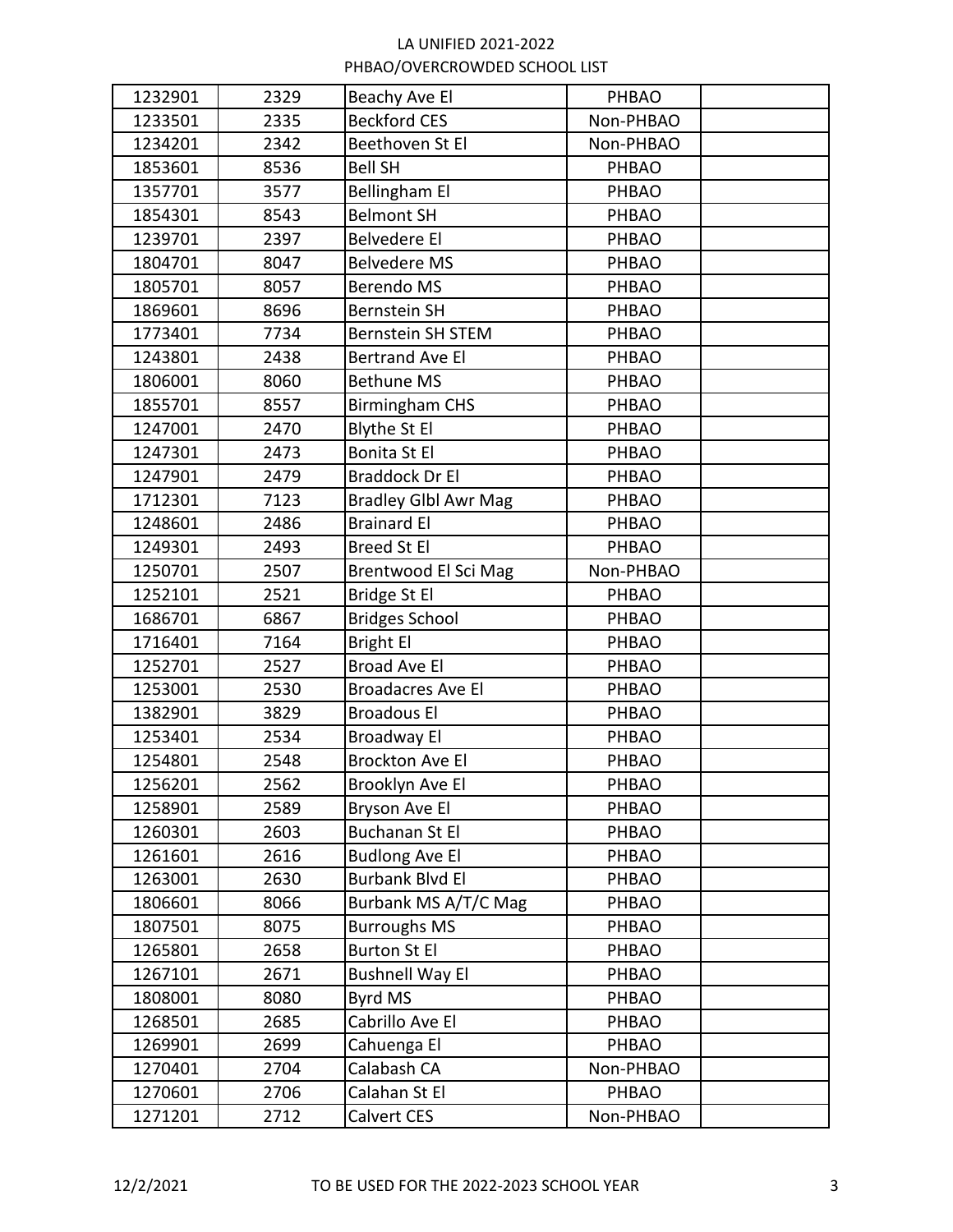| 1272601 | 2726 | Camellia Ave El           | PHBAO        |  |
|---------|------|---------------------------|--------------|--|
| 1225101 | 2251 | Camino Nuevo Acad #4      | <b>PHBAO</b> |  |
| 1215701 | 2157 | Camino Nuevo El #3        | PHBAO        |  |
| 1274001 | 2740 | Canfield Ave El           | Non-PHBAO    |  |
| 1275301 | 2753 | Canoga Park El            | PHBAO        |  |
| 1857101 | 8571 | Canoga Prk SH             | PHBAO        |  |
| 1276701 | 2767 | Cantara St El             | PHBAO        |  |
| 1278101 | 2781 | Canterbury Ave El         | PHBAO        |  |
| 1279501 | 2795 | Canyon CEI                | Non-PHBAO    |  |
| 1280201 | 2802 | Capistrano Ave El         | PHBAO        |  |
| 1740101 | 7401 | Cardenas El               | PHBAO        |  |
| 1809001 | 8090 | Carnegie MS               | PHBAO        |  |
| 1281501 | 2815 | Caroldale LC              | PHBAO        |  |
| 1282201 | 2822 | Carpenter Comm Chtr       | Non-PHBAO    |  |
| 1765701 | 7657 | Carson Acad Ed & Emp      | <b>PHBAO</b> |  |
| 1765601 | 7656 | Carson Acad Med Arts      | PHBAO        |  |
| 1857501 | 8575 | Carson SH                 | PHBAO        |  |
| 1283601 | 2836 | Carson St El              | PHBAO        |  |
| 1293901 | 2939 | Carson-Gore Academy       | PHBAO        |  |
| 1284901 | 2849 | Carthay El ES Mag         | PHBAO        |  |
| 1809401 | 8094 | Carver MS                 | PHBAO        |  |
| 1286301 | 2863 | Castelar St El            | <b>PHBAO</b> |  |
| 1287701 | 2877 | Castle Hts El             | Non-PHBAO    |  |
| 1288101 | 2881 | Castlebay Ln Chtr         | Non-PHBAO    |  |
| 1804501 | 8045 | Castro MS                 | PHBAO        |  |
| 1289001 | 2890 | Catskill Ave El           | PHBAO        |  |
| 1294501 | 2945 | Century Park El           | PHBAO        |  |
| 1295901 | 2959 | Chandler El               | Non-PHBAO    |  |
| 1298601 | 2986 | Chapman El                | PHBAO        |  |
| 1300201 | 3002 | Charnock Road El          | PHBAO        |  |
| 1301401 | 3014 | Chase St El               | PHBAO        |  |
| 1858301 | 8583 | <b>Chatsworth CHS</b>     | <b>PHBAO</b> |  |
| 1302701 | 3027 | <b>Chatsworth Park El</b> | PHBAO        |  |
| 1764001 | 7640 | Chavez El                 | <b>PHBAO</b> |  |
| 1771701 | 7717 | Chavez LA ASE             | PHBAO        |  |
| 1771601 | 7716 | Chavez LA SJ Hum Ac       | <b>PHBAO</b> |  |
| 1890101 | 8901 | Chavez LA Tech Prep       | PHBAO        |  |
| 1304101 | 3041 | Cheremoya Ave El          | Non-PHBAO    |  |
| 1306801 | 3068 | Cienega El                | PHBAO        |  |
| 1308201 | 3082 | Cimarron Ave El           | PHBAO        |  |
| 1309601 | 3096 | City Terrace El           | <b>PHBAO</b> |  |
| 1859001 | 8590 | <b>Cleveland CHS</b>      | PHBAO        |  |
| 1311001 | 3110 | Clifford St M/T Mag       | Non-PHBAO    |  |
| 1806201 | 8062 | <b>Clinton MS</b>         | PHBAO        |  |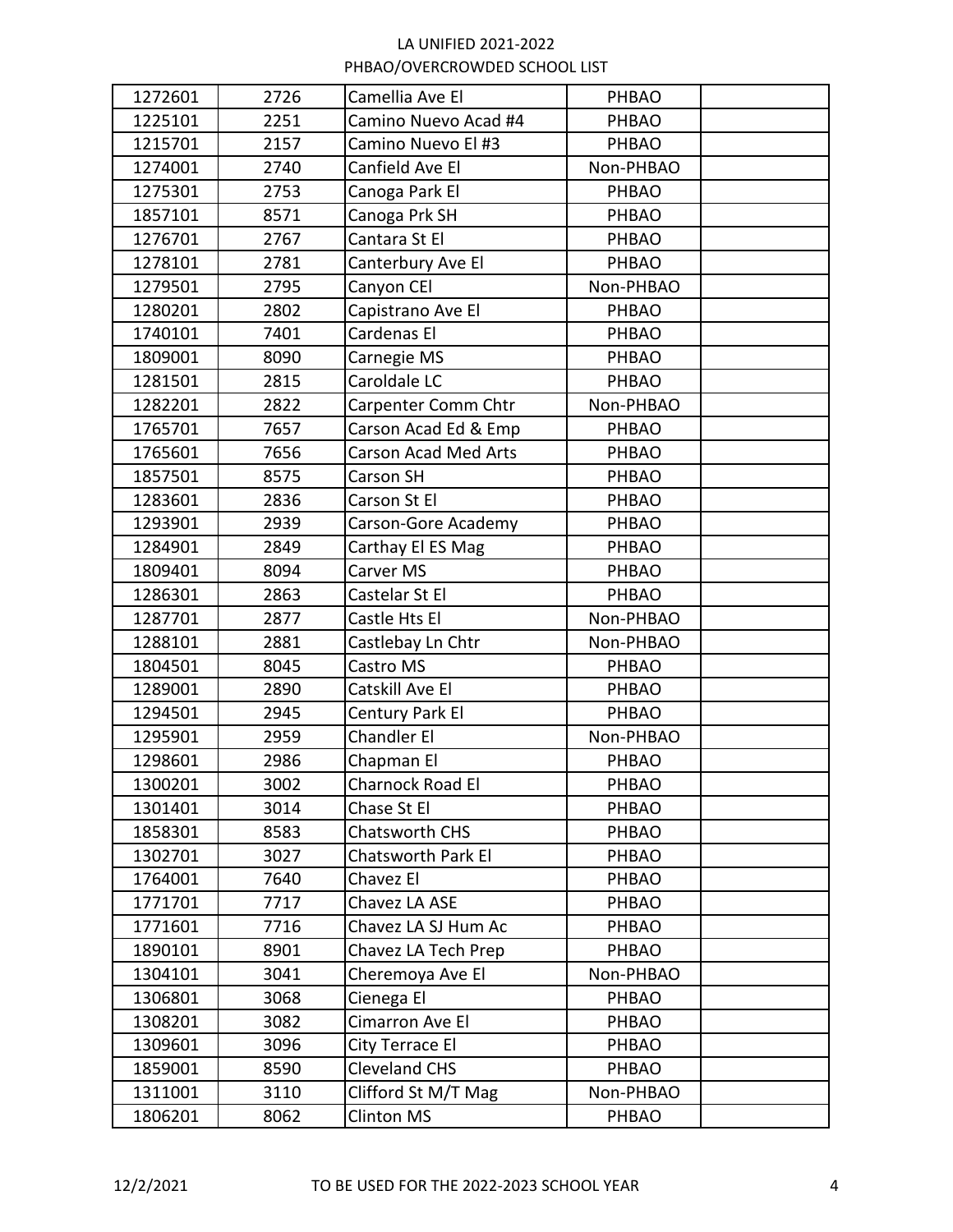| 1312301 | 3123 | Clover Ave El         | PHBAO        |  |
|---------|------|-----------------------|--------------|--|
| 1824501 | 8245 | Cochran MS            | PHBAO        |  |
| 1634201 | 6342 | Coeur D Alene Ave El  | Non-PHBAO    |  |
| 1313701 | 3137 | Cohasset St El        | PHBAO        |  |
| 1315101 | 3151 | Coldwater Cyn El      | PHBAO        |  |
| 1316401 | 3164 | Colfax CEI            | Non-PHBAO    |  |
| 1317801 | 3178 | Coliseum St El        | PHBAO        |  |
| 1743201 | 7432 | Columbus Ave El       | PHBAO        |  |
| 1810201 | 8102 | Columbus MS           | PHBAO        |  |
| 1319201 | 3192 | Commonwlth Ave El     | PHBAO        |  |
| 1320501 | 3205 | Compton Ave El        | PHBAO        |  |
| 1820701 | 8207 | Contreras LC ALC      | PHBAO        |  |
| 1851701 | 8517 | Contreras LC Bus Tr   | PHBAO        |  |
| 1877401 | 8774 | Contreras LC Glbl St  | PHBAO        |  |
| 1852701 | 8527 | Contreras LC Soc Jus  | PHBAO        |  |
| 1321901 | 3219 | Corona Ave El         | PHBAO        |  |
| 1851601 | 8516 | Cortines Sch of VAPA  | PHBAO        |  |
| 1501601 | 5016 | Coughlin El           | PHBAO        |  |
| 1326001 | 3260 | Cowan Ave El          | PHBAO        |  |
| 1859601 | 8596 | Crenshaw Mag STEMM    | PHBAO        |  |
| 1328801 | 3288 | Crescent Hts Bl El Mg | PHBAO        |  |
| 1330201 | 3302 | Crestwood St El       | PHBAO        |  |
| 1598301 | 5983 | Crown Prep Acad       | PHBAO        |  |
| 1810301 | 8103 | Curtiss MS            | <b>PHBAO</b> |  |
| 1332901 | 3329 | Dahlia Hts El         | Non-PHBAO    |  |
| 1810401 | 8104 | Dana MS               | PHBAO        |  |
| 1333501 | 3335 | Danube Ave El         | PHBAO        |  |
| 1334001 | 3340 | Darby Ave El          | PHBAO        |  |
| 1335601 | 3356 | Dayton Heights El     | PHBAO        |  |
| 1230101 | 2301 | De la Torre Jr El     | PHBAO        |  |
| 1337701 | 3377 | Dearborn El CA        | Non-PHBAO    |  |
| 1338401 | 3384 | Del Amo El            | PHBAO        |  |
| 1238601 | 2386 | Del Olmo El           | PHBAO        |  |
| 1339701 | 3397 | Delevan Drive El      | PHBAO        |  |
| 1331501 | 3315 | Dena El               | PHBAO        |  |
| 1342501 | 3425 | Denker Ave El         | <b>PHBAO</b> |  |
| 1343801 | 3438 | Dixie Cyn CC          | Non-PHBAO    |  |
| 1811001 | 8110 | Dodson MS             | PHBAO        |  |
| 1345201 | 3452 | Dolores St El         | PHBAO        |  |
| 1346601 | 3466 | Dominguez El          | PHBAO        |  |
| 1347901 | 3479 | Dorris Place El       | PHBAO        |  |
| 1860001 | 8600 | Dorsey SH             | <b>PHBAO</b> |  |
| 1811201 | 8112 | Drew MS               | <b>PHBAO</b> |  |
| 1756601 | 7566 | Drew MS UP Pblc Srvc  | PHBAO        |  |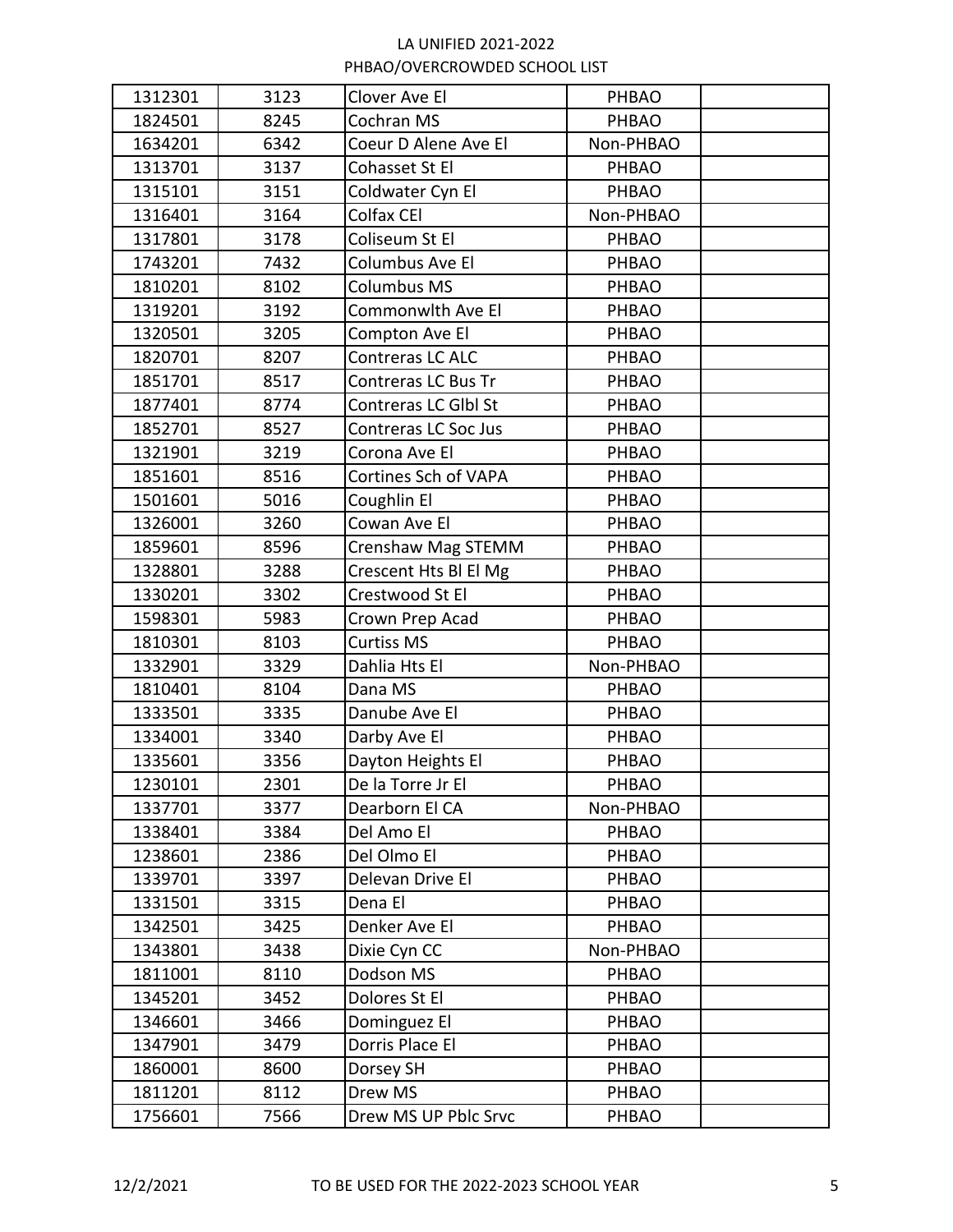| 1349301 | 3493 | Dyer St El          | PHBAO        |  |
|---------|------|---------------------|--------------|--|
| 1766701 | 7667 | <b>Dymally SH</b>   | <b>PHBAO</b> |  |
| 1350701 | 3507 | Eagle Rock El       | PHBAO        |  |
| 1861401 | 8614 | Eagle Rock HS       | PHBAO        |  |
| 1871001 | 8710 | Early College Acad  | PHBAO        |  |
| 1860701 | 8607 | East Valley SH      | PHBAO        |  |
| 1352101 | 3521 | Eastman Ave El      | PHBAO        |  |
| 1811301 | 8113 | <b>Edison MS</b>    | PHBAO        |  |
| 1861701 | 8617 | El Camino Real CHS  | Non-PHBAO    |  |
| 1354101 | 3541 | El Dorado Ave El    | PHBAO        |  |
| 1354501 | 3545 | El Oro Way CES      | Non-PHBAO    |  |
| 1356201 | 3562 | El Sereno El        | PHBAO        |  |
| 1811801 | 8118 | El Sereno MS        | <b>PHBAO</b> |  |
| 1354801 | 3548 | Elizabeth LC        | <b>PHBAO</b> |  |
| 1357501 | 3575 | Elysian Heights El  | Non-PHBAO    |  |
| 1358901 | 3589 | Emelita St El       | PHBAO        |  |
| 1812301 | 8123 | Emerson CC          | Non-PHBAO    |  |
| 1361001 | 3610 | Enadia Way          | PHBAO        |  |
| 1361601 | 3616 | Encino CEI          | Non-PHBAO    |  |
| 1363001 | 3630 | Erwin El            | Non-PHBAO    |  |
| 1687301 | 6873 | <b>Escalante El</b> | PHBAO        |  |
| 1322001 | 3220 | Escutia PC          | PHBAO        |  |
| 1364001 | 3640 | Eshelman Ave El     | PHBAO        |  |
| 1238301 | 2383 | Esperanza El        | PHBAO        |  |
| 1294201 | 2942 | Estrella El         | PHBAO        |  |
| 1367101 | 3671 | Euclid Ave El       | <b>PHBAO</b> |  |
| 1369901 | 3699 | Evergreen Ave El    | PHBAO        |  |
| 1371201 | 3712 | Fair Ave El         | PHBAO        |  |
| 1372601 | 3726 | Fairburn Ave El     | Non-PHBAO    |  |
| 1862101 | 8621 | Fairfax SH          | PHBAO        |  |
| 1374001 | 3740 | Farmdale El         | <b>PHBAO</b> |  |
| 1374701 | 3747 | Fenton Ave El       | PHBAO        |  |
| 1374601 | 3746 | Fenton Ave PC       | <b>PHBAO</b> |  |
| 1375301 | 3753 | Fernangeles El      | PHBAO        |  |
| 1382201 | 3822 | Figueroa St El      | PHBAO        |  |
| 1384901 | 3849 | Fishburn Ave El     | PHBAO        |  |
| 1812701 | 8127 | <b>Fleming MS</b>   | PHBAO        |  |
| 1387701 | 3877 | Fletcher Dr El      | PHBAO        |  |
| 1389001 | 3890 | Florence Ave El     | PHBAO        |  |
| 1578101 | 5781 | Flournoy El         | PHBAO        |  |
| 1391801 | 3918 | Ford Blvd El        | PHBAO        |  |
| 1813201 | 8132 | Foshay LC           | PHBAO        |  |
| 1398601 | 3986 | Franklin Ave El     | Non-PHBAO    |  |
| 1864301 | 8643 | Franklin HS         | PHBAO        |  |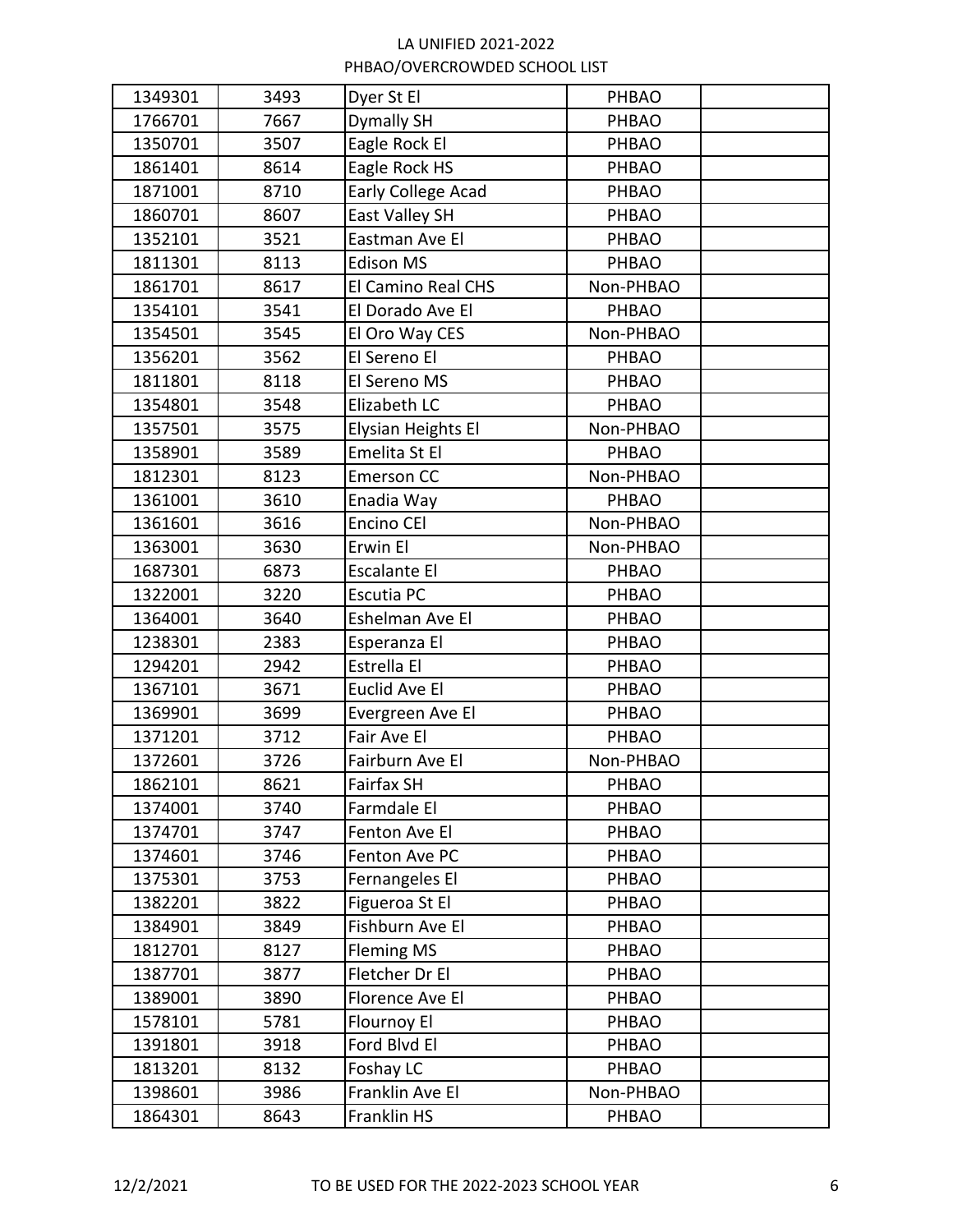| 1865001 | 8650 | Fremont SH                   | PHBAO        |  |
|---------|------|------------------------------|--------------|--|
| 1401401 | 4014 | Fries Ave El                 | <b>PHBAO</b> |  |
| 1813701 | 8137 | Frost MS                     | Non-PHBAO    |  |
| 1402701 | 4027 | <b>Fullbright Ave El</b>     | PHBAO        |  |
| 1814201 | 8142 | <b>Fulton College Prep</b>   | PHBAO        |  |
| 1815101 | 8151 | Gage MS                      | PHBAO        |  |
| 1608701 | 6087 | <b>GAL King Sch for STEM</b> | PHBAO        |  |
| 1679501 | 6795 | Garcetti LA                  | PHBAO        |  |
| 1405501 | 4055 | Garden Grove El              | PHBAO        |  |
| 1404101 | 4041 | Gardena El                   | PHBAO        |  |
| 1866401 | 8664 | Gardena SH                   | <b>PHBAO</b> |  |
| 1406801 | 4068 | Gardner St El                | Non-PHBAO    |  |
| 1867901 | 8679 | Garfield SH                  | PHBAO        |  |
| 1408201 | 4082 | Garvanza El T/L Mag          | PHBAO        |  |
| 1342601 | 3426 | Garza PC                     | PHBAO        |  |
| 1409601 | 4096 | Gates St El                  | PHBAO        |  |
| 1411001 | 4110 | Gault St El                  | PHBAO        |  |
| 1411701 | 4117 | Germain Acad AA              | PHBAO        |  |
| 1413001 | 4130 | Gledhill St El               | PHBAO        |  |
| 1413701 | 4137 | Glen Alta El                 | PHBAO        |  |
| 1416401 | 4164 | Glenfeliz Blvd El            | PHBAO        |  |
| 1419201 | 4192 | Glenwood El                  | PHBAO        |  |
| 1816001 | 8160 | <b>Gompers MS</b>            | PHBAO        |  |
| 1421901 | 4219 | Graham El                    | PHBAO        |  |
| 1423301 | 4233 | Granada El                   | PHBAO        |  |
| 1868101 | 8681 | Granada Hills Charter HS     | Non-PHBAO    |  |
| 1424701 | 4247 | Grand Vw Bl El               | PHBAO        |  |
| 1426001 | 4260 | <b>Grant El</b>              | PHBAO        |  |
| 1868301 | 8683 | <b>Grant SH</b>              | Non-PHBAO    |  |
| 1427401 | 4274 | Grape St El                  | PHBAO        |  |
| 1238501 | 2385 | Gratts LA for YS             | PHBAO        |  |
| 1429501 | 4295 | Gridley St El                | <b>PHBAO</b> |  |
| 1430101 | 4301 | Griffin Ave El               | PHBAO        |  |
| 1584901 | 5849 | Griffith Joyner El           | PHBAO        |  |
| 1816801 | 8168 | Griffith MS STEAM Mg         | PHBAO        |  |
| 1431501 | 4315 | Gulf Ave El                  | <b>PHBAO</b> |  |
| 1432901 | 4329 | Haddon Ave El                | <b>PHBAO</b> |  |
| 1816901 | 8169 | Hale CA                      | Non-PHBAO    |  |
| 1434201 | 4342 | Halldale El                  | PHBAO        |  |
| 1627401 | 6274 | Hamasaki El                  | <b>PHBAO</b> |  |
| 1868601 | 8686 | Hamilton SH                  | PHBAO        |  |
| 1434901 | 4349 | Hamlin CA                    | PHBAO        |  |
| 1439701 | 4397 | Hancock Park El              | Non-PHBAO    |  |
| 1442501 | 4425 | Harbor City El               | PHBAO        |  |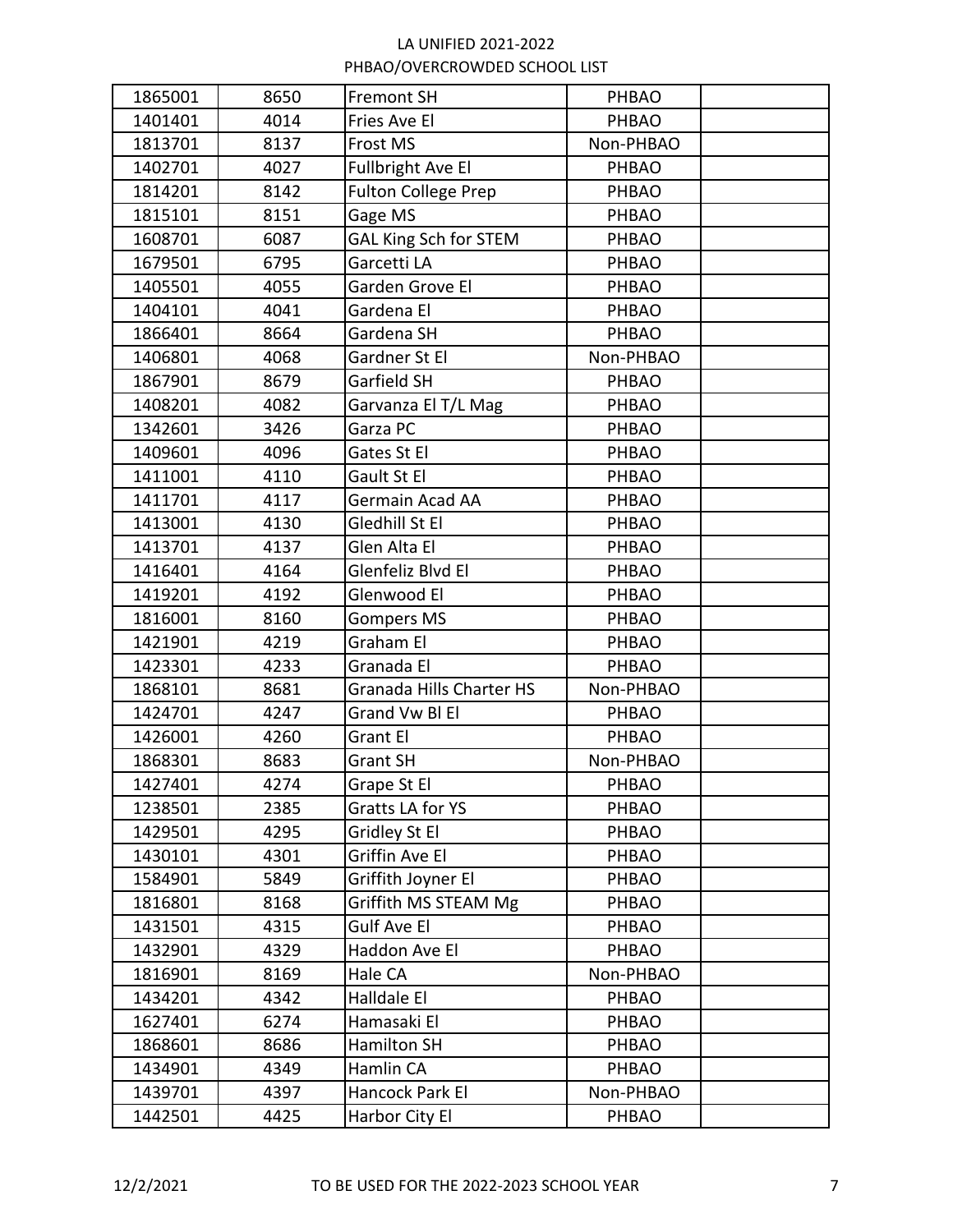| 1443101 | 4431 | Harding St El              | <b>PHBAO</b> |  |
|---------|------|----------------------------|--------------|--|
| 1468101 | 4681 | Harmony El                 | PHBAO        |  |
| 1443801 | 4438 | Harrison St El             | PHBAO        |  |
| 1444501 | 4445 | Hart St El                 | PHBAO        |  |
| 1817001 | 8170 | Harte Prep MS              | PHBAO        |  |
| 1204201 | 2042 | Harvard El                 | PHBAO        |  |
| 1445201 | 4452 | Haskell El STEAM Mag       | PHBAO        |  |
| 1446601 | 4466 | Hawaiian Ave El            | PHBAO        |  |
| 1871301 | 8713 | Hawkins SH C/DAGS          | <b>PHBAO</b> |  |
| 1766501 | 7665 | <b>Hawkins SH CHAS</b>     | <b>PHBAO</b> |  |
| 1766601 | 7666 | <b>Hawkins SH RISE</b>     | <b>PHBAO</b> |  |
| 1447301 | 4473 | <b>Haynes CES</b>          | Non-PHBAO    |  |
| 1449301 | 4493 | Hazeltine Ave El           | PHBAO        |  |
| 1450701 | 4507 | Heliotrope Ave El          | PHBAO        |  |
| 1817401 | 8174 | Henry MS                   | PHBAO        |  |
| 1451501 | 4515 | Herrick Ave El             | PHBAO        |  |
| 1452101 | 4521 | Hesby Oaks Lead Chtr       | Non-PHBAO    |  |
| 1452801 | 4528 | Hillcrest Dr El            | PHBAO        |  |
| 1453401 | 4534 | Hillside El                | PHBAO        |  |
| 1454801 | 4548 | Hobart Blvd El             | PHBAO        |  |
| 1817901 | 8179 | <b>Hollenbeck MS</b>       | PHBAO        |  |
| 1654901 | 6549 | Hollywood PC               | PHBAO        |  |
| 1869301 | 8693 | <b>Hollywood SH</b>        | PHBAO        |  |
| 1456201 | 4562 | Holmes Ave El              | PHBAO        |  |
| 1818201 | 8182 | <b>Holmes MS</b>           | PHBAO        |  |
| 1457501 | 4575 | Hooper Ave El              | PHBAO        |  |
| 1457601 | 4576 | Hooper Ave PC              | PHBAO        |  |
| 1458901 | 4589 | Hoover St El               | <b>PHBAO</b> |  |
| 1692001 | 6920 | Hope St El                 | PHBAO        |  |
| 1460301 | 4603 | Hubbard St El              | PHBAO        |  |
| 1294401 | 2944 | Huerta El                  | PHBAO        |  |
| 1237501 | 2375 | Hughes El                  | PHBAO        |  |
| 1461601 | 4616 | Humphreys Ave El           | PHBAO        |  |
| 1463001 | 4630 | Huntington Dr El           | PHBAO        |  |
| 1239101 | 2391 | Huntngtn Pk El             | PHBAO        |  |
| 1870001 | 8700 | Huntngtn Pk SH             | PHBAO        |  |
| 1688001 | 6880 | Independence El            | <b>PHBAO</b> |  |
| 1870101 | 8701 | <b>International St LC</b> | <b>PHBAO</b> |  |
| 1818901 | 8189 | Irving MS MME Mag          | PHBAO        |  |
| 1467101 | 4671 | Ivanhoe El                 | Non-PHBAO    |  |
| 1871401 | 8714 | Jefferson SH               | PHBAO        |  |
| 1524001 | 5240 | Johnson STEM Academy       | PHBAO        |  |
| 1294301 | 2943 | Jones El                   | PHBAO        |  |
| 1511201 | 5112 | Jones PC                   | PHBAO        |  |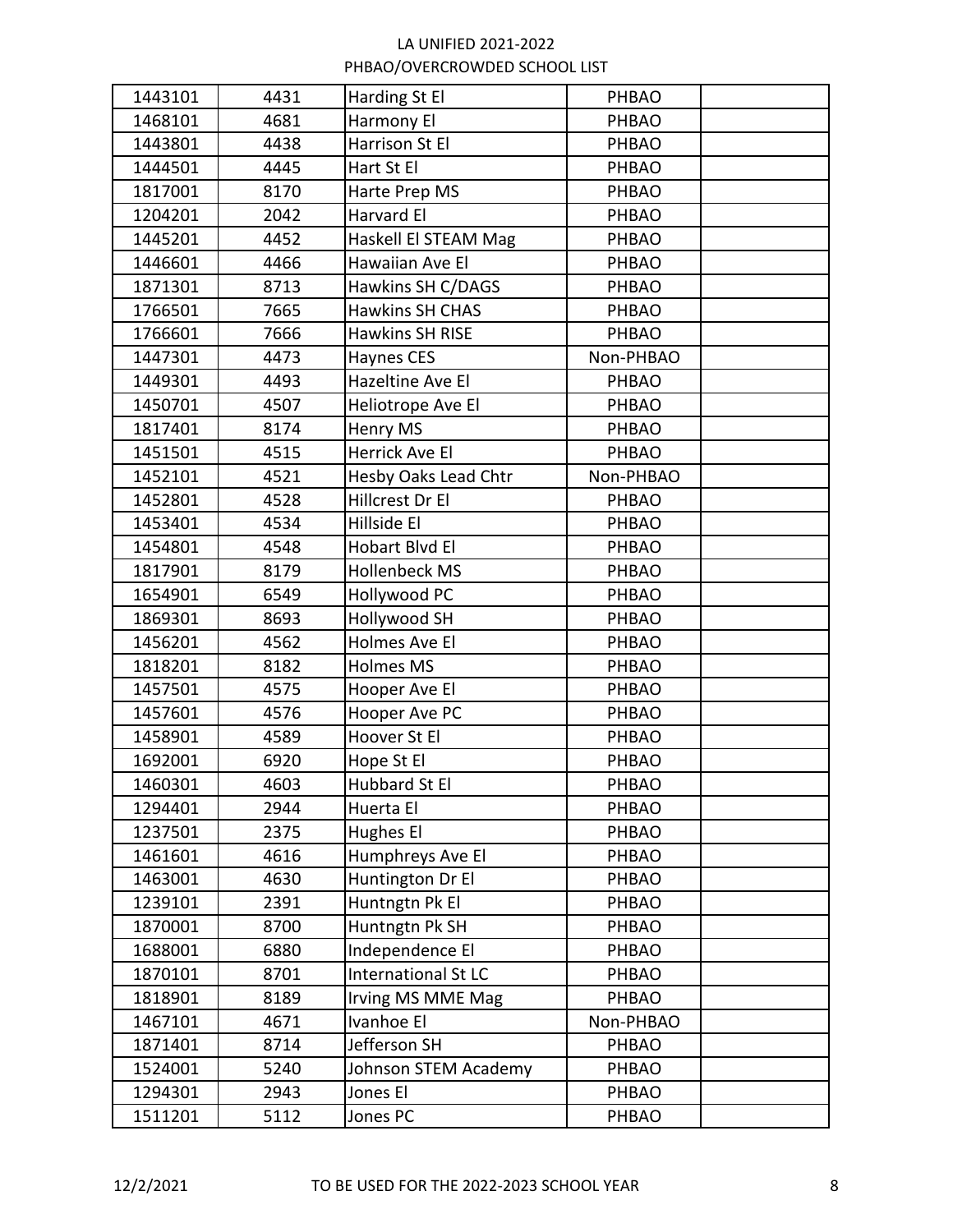| 1872101 | 8721 | Jordan SH            | PHBAO        |  |
|---------|------|----------------------|--------------|--|
| 1469201 | 4692 | Justice St Acad Chtr | Non-PHBAO    |  |
| 1469601 | 4696 | Kennedy El           | PHBAO        |  |
| 1872501 | 8725 | Kennedy SH           | PHBAO        |  |
| 1469901 | 4699 | Kenter Canyon EC     | Non-PHBAO    |  |
| 1471201 | 4712 | Kentwood El          | Non-PHBAO    |  |
| 1472601 | 4726 | Kester Ave El        | Non-PHBAO    |  |
| 1806401 | 8064 | Kim Academy          | <b>PHBAO</b> |  |
| 1270101 | 2701 | Kim El               | <b>PHBAO</b> |  |
| 1653401 | 6534 | King Jr El           | <b>PHBAO</b> |  |
| 1820801 | 8208 | King MS Mag Flm/Mdia | <b>PHBAO</b> |  |
| 1617901 | 6179 | Kingsley El          | PHBAO        |  |
| 1476001 | 4760 | Kittridge St El      | PHBAO        |  |
| 1476201 | 4762 | Knollwood Prep Acad  | Non-PHBAO    |  |
| 1686901 | 6869 | Knox El              | PHBAO        |  |
| 1739901 | 7399 | Korenstein El        | PHBAO        |  |
| 1478601 | 4786 | La Salle Ave El      | PHBAO        |  |
| 1254301 | 2543 | Lafayette Park PC    | PHBAO        |  |
| 1239301 | 2393 | Lake St Primary      | <b>PHBAO</b> |  |
| 1476401 | 4764 | Lanai Rd El          | Non-PHBAO    |  |
| 1476701 | 4767 | Lane El              | PHBAO        |  |
| 1477501 | 4775 | Langdon Ave El       | PHBAO        |  |
| 1478101 | 4781 | Lankershim El        | PHBAO        |  |
| 1479001 | 4790 | Lassen El            | <b>PHBAO</b> |  |
| 1479501 | 4795 | Latona Ave El        | PHBAO        |  |
| 1480801 | 4808 | Laurel El            | Non-PHBAO    |  |
| 1821701 | 8217 | Lawrence MS          | PHBAO        |  |
| 1231201 | 2312 | Lawson Acad A/M/S El | PHBAO        |  |
| 1822601 | 8226 | Le Conte MS          | PHBAO        |  |
| 1482901 | 4829 | Leapwood El          | PHBAO        |  |
| 1230701 | 2307 | Lee El Med Hith Mag  | PHBAO        |  |
| 1892101 | 8921 | Legacy SH STEAM      | PHBAO        |  |
| 1766401 | 7664 | Legacy SH VAPA       | PHBAO        |  |
| 1483601 | 4836 | Leland St El         | PHBAO        |  |
| 1484901 | 4849 | Lemay St El          | PHBAO        |  |
| 1517001 | 5170 | Lexington Ave PC     | PHBAO        |  |
| 1486301 | 4863 | Liberty Blvd El      | PHBAO        |  |
| 1805801 | 8058 | Liechty MS           | PHBAO        |  |
| 1487001 | 4870 | Liggett St El        | PHBAO        |  |
| 1487701 | 4877 | Lillian St El        | PHBAO        |  |
| 1488101 | 4881 | Limerick Ave El      | PHBAO        |  |
| 1872901 | 8729 | Lincoln SH           | PHBAO        |  |
| 1468001 | 4680 | Lizarraga El         | <b>PHBAO</b> |  |
| 1808701 | 8087 | Locke College Prep   | PHBAO        |  |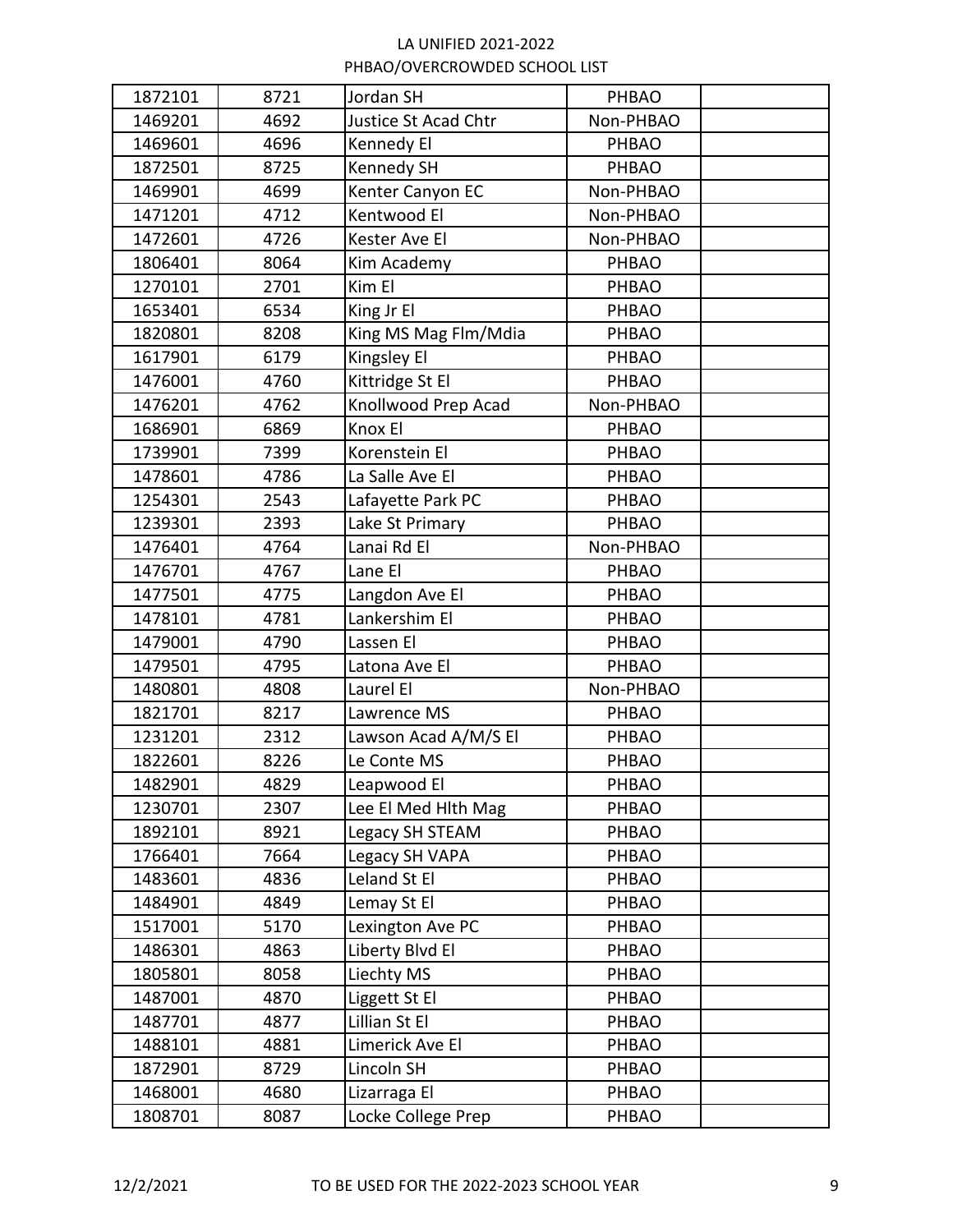| 1488701 | 4887 | Lockhurst Dr CEI      | Non-PHBAO    |  |
|---------|------|-----------------------|--------------|--|
| 1489001 | 4890 | Lockwood Ave El       | PHBAO        |  |
| 1490401 | 4904 | Logan Academy         | PHBAO        |  |
| 1491801 | 4918 | Loma Vista El         | PHBAO        |  |
| 1493201 | 4932 | Lomita El M/S/T Mag   | PHBAO        |  |
| 1494501 | 4945 | Lorena St El          | PHBAO        |  |
| 1495901 | 4959 | Loreto St El          | PHBAO        |  |
| 1497301 | 4973 | Lorne St El           | <b>PHBAO</b> |  |
| 1820001 | 8200 | Los Angeles Acad MS   | PHBAO        |  |
| 1498201 | 4982 | Los Angeles El        | PHBAO        |  |
| 1873601 | 8736 | Los Angeles SH        | <b>PHBAO</b> |  |
| 1498601 | 4986 | Los Feliz STEMM Mag   | Non-PHBAO    |  |
| 1501401 | 5014 | Loyola Villg El F/PAM | <b>PHBAO</b> |  |
| 1254401 | 2544 | MacArthur Pk El VAPA  | PHBAO        |  |
| 1511301 | 5113 | Mack El               | <b>PHBAO</b> |  |
| 1822801 | 8228 | Maclay MS             | PHBAO        |  |
| 1321001 | 3210 | <b>Madison El</b>     | PHBAO        |  |
| 1823001 | 8230 | <b>Madison MS</b>     | PHBAO        |  |
| 1505501 | 5055 | Magnolia Ave El       | PHBAO        |  |
| 1516601 | 5166 | Magnolia Sci-Bell@SR  | PHBAO        |  |
| 1506801 | 5068 | Main St El            | PHBAO        |  |
| 1508201 | 5082 | Malabar St El         | PHBAO        |  |
| 1509601 | 5096 | Manchester Ave El     | PHBAO        |  |
| 1511001 | 5110 | Manhattan Place El    | PHBAO        |  |
| 1757401 | 7574 | Mann UCLA Comm Sch    | PHBAO        |  |
| 1874301 | 8743 | Manual Arts SH        | PHBAO        |  |
| 1722001 | 7220 | Maple PC              | PHBAO        |  |
| 1519201 | 5192 | Mar Vista El          | Non-PHBAO    |  |
| 1513701 | 5137 | Marianna Ave El       | <b>PHBAO</b> |  |
| 1823501 | 8235 | Marina Del Rey MS     | PHBAO        |  |
| 1498301 | 4983 | Mariposa-Nabi PC      | PHBAO        |  |
| 1842501 | 8425 | Mark Twain MS         | <b>PHBAO</b> |  |
| 1823701 | 8237 | Markham MS            | PHBAO        |  |
| 1516401 | 5164 | Marquez Charter       | Non-PHBAO    |  |
| 1886601 | 8866 | Marquez SH HPIAM      | PHBAO        |  |
| 1772501 | 7725 | Marquez SH Libra      | <b>PHBAO</b> |  |
| 1766901 | 7669 | Marquez SH Soc Jus    | <b>PHBAO</b> |  |
| 1875001 | 8750 | <b>Marshall SH</b>    | PHBAO        |  |
| 1517801 | 5178 | Marvin El             | PHBAO        |  |
| 1519801 | 5198 | Mayall St Ac A/T Mag  | PHBAO        |  |
| 1520501 | 5205 | Mayberry St El        | PHBAO        |  |
| 1888201 | 8882 | Maywood Academy SH    | PHBAO        |  |
| 1238101 | 2381 | Maywood El            | <b>PHBAO</b> |  |
| 1665801 | 6658 | McKinley Ave El       | PHBAO        |  |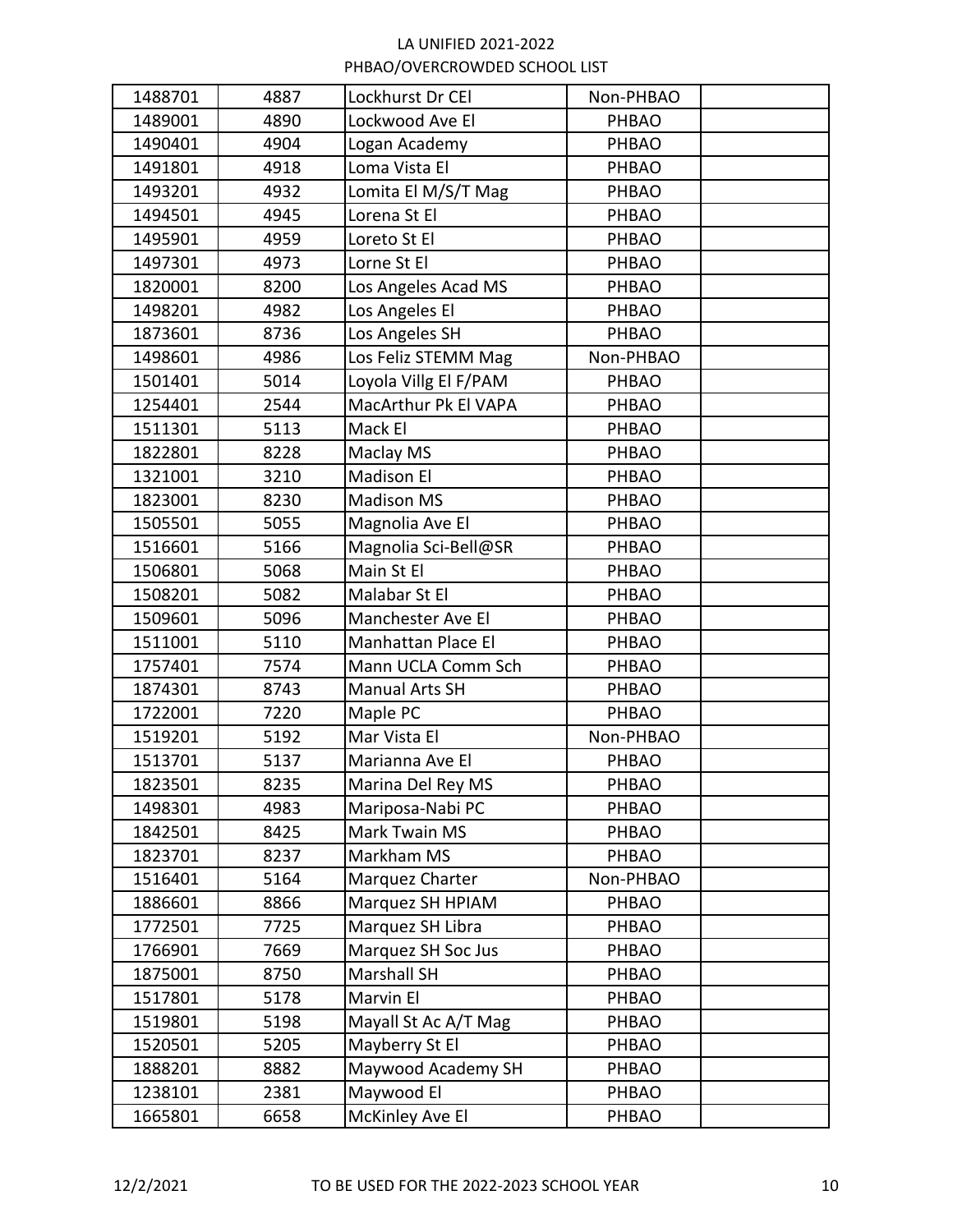| 1523301 | 5233 | Melvin Ave El           | PHBAO        |  |
|---------|------|-------------------------|--------------|--|
| 1861101 | 8611 | Mendez SH               | PHBAO        |  |
| 1524701 | 5247 | Menlo Ave El            | PHBAO        |  |
| 1734201 | 7342 | Meyler St El            | PHBAO        |  |
| 1528801 | 5288 | Micheltorena St El      | PHBAO        |  |
| 1876001 | 8760 | Middle College HS       | PHBAO        |  |
| 1530101 | 5301 | Middleton St El         | PHBAO        |  |
| 1530201 | 5302 | Middleton St PC         | PHBAO        |  |
| 1531501 | 5315 | Miles Ave El            | <b>PHBAO</b> |  |
| 1532101 | 5321 | Miller El               | PHBAO        |  |
| 1823801 | 8238 | Millikan MS AC & PAM    | Non-PHBAO    |  |
| 1532901 | 5329 | Miramonte El            | PHBAO        |  |
| 1534201 | 5342 | Monlux El               | Non-PHBAO    |  |
| 1876801 | 8768 | Monroe SH               | PHBAO        |  |
| 1537001 | 5370 | Montague Charter AAS    | PHBAO        |  |
| 1687801 | 6878 | Montara Ave El          | PHBAO        |  |
| 1538401 | 5384 | Monte Vista St El       | PHBAO        |  |
| 1231301 | 2313 | Moore M/S/T Acad        | PHBAO        |  |
| 1539701 | 5397 | Morningside El          | PHBAO        |  |
| 1740201 | 7402 | Mosk El                 | PHBAO        |  |
| 1824001 | 8240 | <b>Mount Gleason MS</b> | PHBAO        |  |
| 1540401 | 5404 | Mountain View El        | Non-PHBAO    |  |
| 1541101 | 5411 | Mt Washington El        | Non-PHBAO    |  |
| 1825501 | 8255 | Muir MS                 | PHBAO        |  |
| 1825901 | 8259 | <b>Mulholland MS</b>    | PHBAO        |  |
| 1542501 | 5425 | Multnomah St El         | PHBAO        |  |
| 1543801 | 5438 | Murchison St El         | PHBAO        |  |
| 1544601 | 5446 | Napa St El              | PHBAO        |  |
| 1877901 | 8779 | Narbonne SH             | PHBAO        |  |
| 1883801 | 8838 | Narbonne SH HArts LA    | PHBAO        |  |
| 1761401 | 7614 | Nava College Prep       | PHBAO        |  |
| 1517301 | 5173 | Nava Learning Academy   | <b>PHBAO</b> |  |
| 1545201 | 5452 | Nestle Ave Charter      | Non-PHBAO    |  |
| 1545901 | 5459 | Nevada Ave El           | PHBAO        |  |
| 1546601 | 5466 | Nevin Ave El            | PHBAO        |  |
| 1547901 | 5479 | Newcastle El            | PHBAO        |  |
| 1826401 | 8264 | Nightingale MS          | PHBAO        |  |
| 1826801 | 8268 | Nimitz MS               | PHBAO        |  |
| 1878601 | 8786 | No Hollywd SH           | PHBAO        |  |
| 1827201 | 8272 | <b>Nobel Charter MS</b> | PHBAO        |  |
| 1560301 | 5603 | Noble Ave El            | PHBAO        |  |
| 1563001 | 5630 | Normandie Ave El        | PHBAO        |  |
| 1564401 | 5644 | Normont El              | <b>PHBAO</b> |  |
| 1851301 | 8513 | Northridge Acad SH      | PHBAO        |  |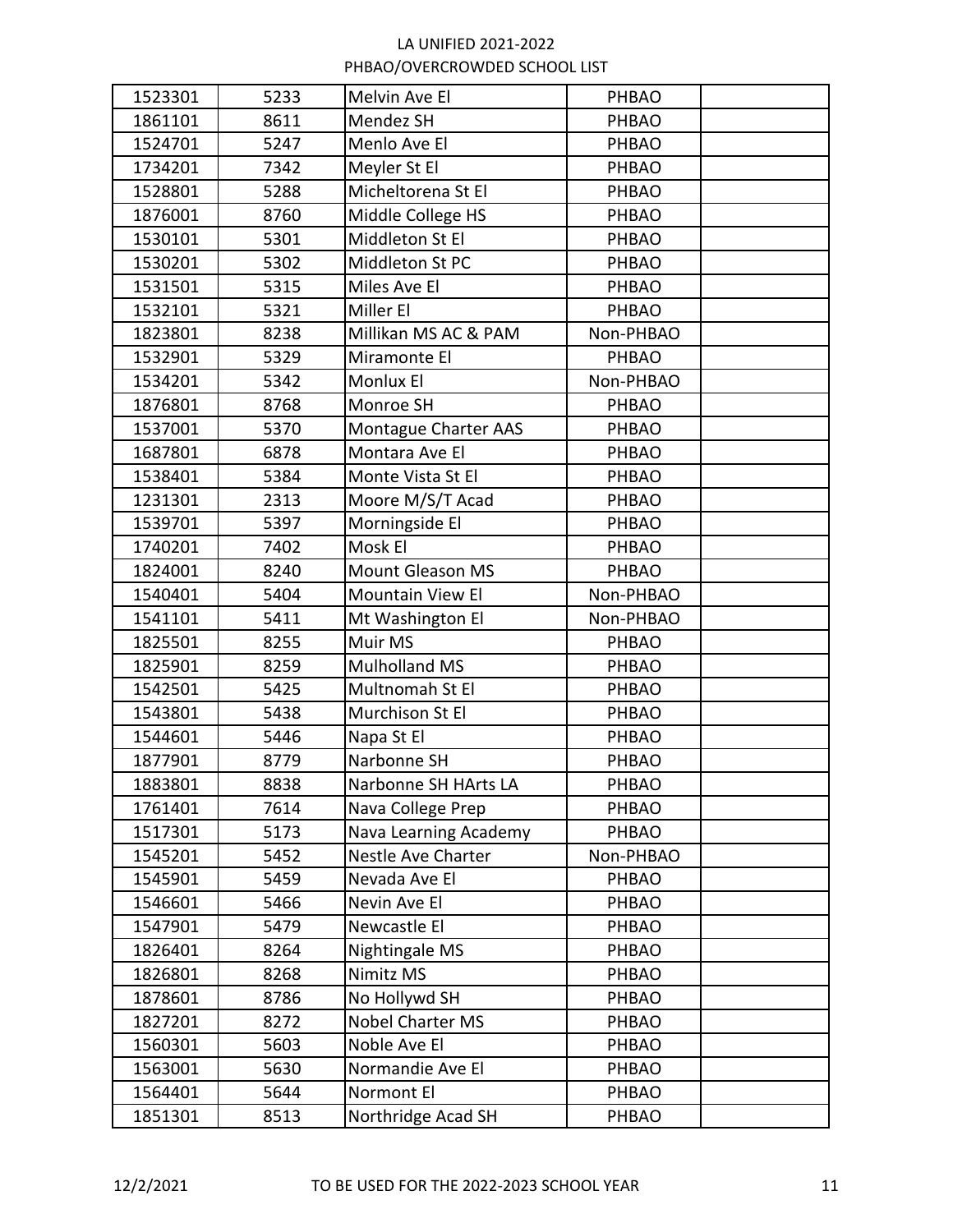| 1828301 | 8283 | Northridge MS               | PHBAO        |  |
|---------|------|-----------------------------|--------------|--|
| 1569901 | 5699 | Norwood St El               | PHBAO        |  |
| 1237801 | 2378 | Nueva Vista El              | PHBAO        |  |
| 1230201 | 2302 | Obama El                    | PHBAO        |  |
| 1686801 | 6868 | Obama Glbl Prep Acad        | PHBAO        |  |
| 1237201 | 2372 | Ochoa LC                    | PHBAO        |  |
| 1830601 | 8306 | Olive Vista MS              | PHBAO        |  |
| 1239201 | 2392 | Olympic PC                  | PHBAO        |  |
| 1572601 | 5726 | O'Melveny El                | PHBAO        |  |
| 1515301 | 5153 | <b>Orchard Academies 2B</b> | PHBAO        |  |
| 1515401 | 5154 | <b>Orchard Academies 2C</b> | PHBAO        |  |
| 1589401 | 5894 | Osceola St El               | PHBAO        |  |
| 1590401 | 5904 | Overland Ave El             | Non-PHBAO    |  |
| 1591801 | 5918 | Oxnard St El                | PHBAO        |  |
| 1464201 | 4642 | Pacific Blvd School         | PHBAO        |  |
| 1597301 | 5973 | Pacoima El                  | <b>PHBAO</b> |  |
| 1832101 | 8321 | Pacoima MS                  | PHBAO        |  |
| 1595901 | 5959 | <b>Palisades CEI</b>        | Non-PHBAO    |  |
| 1879801 | 8798 | <b>Palisades Charter HS</b> | Non-PHBAO    |  |
| 1598601 | 5986 | Palms El                    | PHBAO        |  |
| 1834001 | 8340 | Palms MS                    | PHBAO        |  |
| 1560401 | 5604 | Panorama City El            | PHBAO        |  |
| 1861001 | 8610 | Panorama SH                 | PHBAO        |  |
| 1216301 | 2163 | Para Los Ninos Gratts       | PHBAO        |  |
| 1600501 | 6005 | Park Ave El                 | PHBAO        |  |
| 1601301 | 6013 | Park Wstn Pl El             | PHBAO        |  |
| 1357601 | 3576 | Parks LC                    | PHBAO        |  |
| 1602101 | 6021 | Parmelee Ave El             | PHBAO        |  |
| 1602701 | 6027 | Parthenia Ac Art Tec        | <b>PHBAO</b> |  |
| 1605201 | 6052 | Paseo del Rey El Mag        | PHBAO        |  |
| 1835201 | 8352 | Peary MS                    | PHBAO        |  |
| 1606801 | 6068 | Pinewood Ave El             | PHBAO        |  |
| 1498001 | 4980 | Pio Pico MS                 | PHBAO        |  |
| 1609601 | 6096 | Plainview Academc CA        | PHBAO        |  |
| 1324701 | 3247 | Plasencia El                | PHBAO        |  |
| 1611001 | 6110 | Playa Del Rey El            | PHBAO        |  |
| 1230601 | 2306 | Playa Vista El              | Non-PHBAO    |  |
| 1612301 | 6123 | Plummer El                  | PHBAO        |  |
| 1231101 | 2311 | Poindexter LaMotte El       | PHBAO        |  |
| 1238401 | 2384 | Politi El                   | PHBAO        |  |
| 1863601 | 8636 | Polytechnic SH              | PHBAO        |  |
| 1614001 | 6140 | Pomelo Community CS         | Non-PHBAO    |  |
| 1835401 | 8354 | Porter MS                   | PHBAO        |  |
| 1230301 | 2303 | Porter Ranch School         | Non-PHBAO    |  |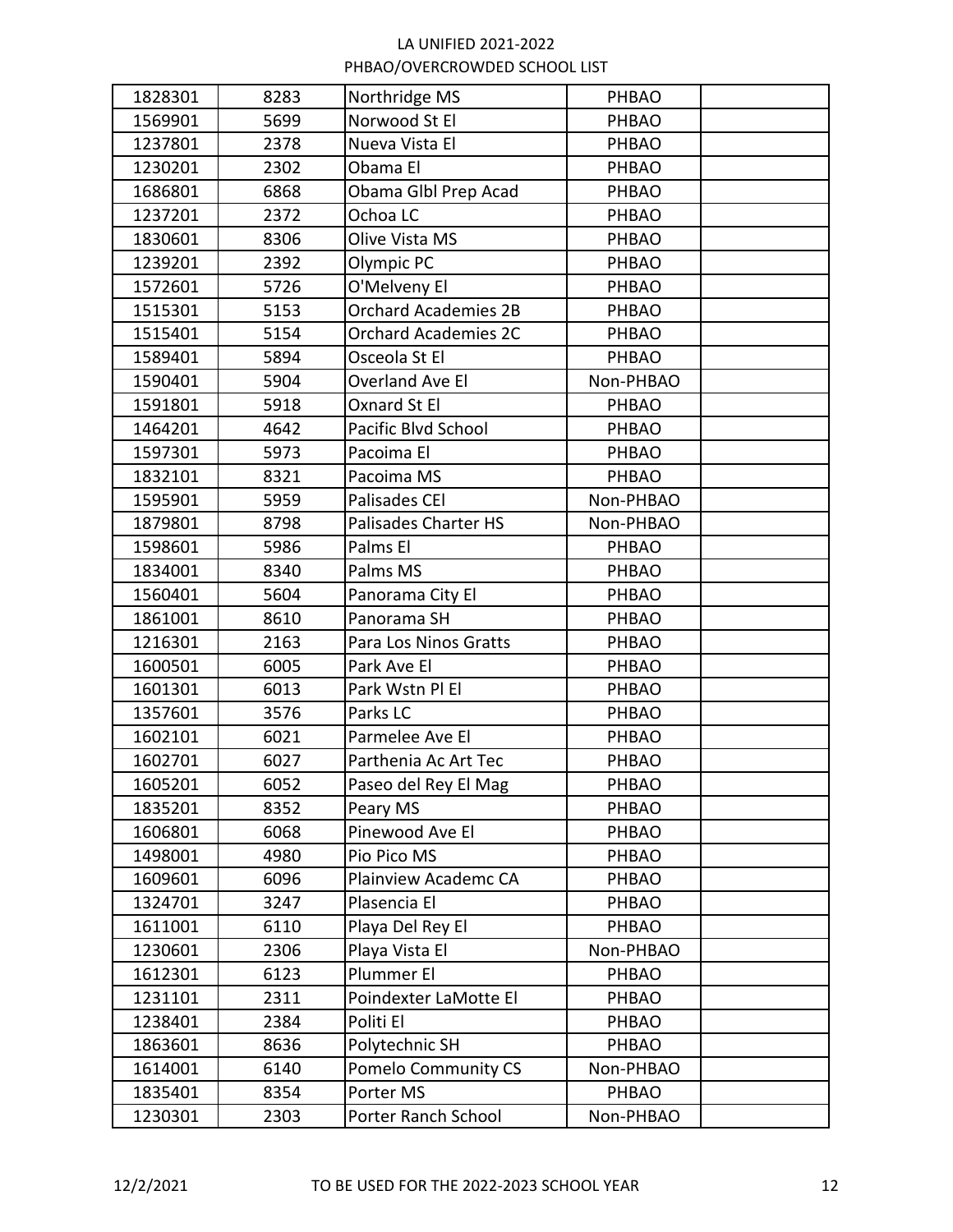| 1810703 | 5241 | Portola Acad of IA&T       | Non-PHBAO    |  |
|---------|------|----------------------------|--------------|--|
| 1810701 | 8107 | Portola MS                 | Non-PHBAO    |  |
| 1614801 | 6148 | President Ave El           | PHBAO        |  |
| 1477601 | 4776 | Primary Academy            | PHBAO        |  |
| 1768701 | 7687 | <b>PUC ECALS</b>           | PHBAO        |  |
| 1615801 | 6158 | Purche Ave El              | PHBAO        |  |
| 1616401 | 6164 | Queen Anne Pl El           | PHBAO        |  |
| 1617801 | 6178 | Ramona El                  | PHBAO        |  |
| 1619201 | 6192 | Ranchito Ave El            | PHBAO        |  |
| 1886801 | 8868 | Rancho Domngz Prep         | PHBAO        |  |
| 1621901 | 6219 | Raymond Ave El             | PHBAO        |  |
| 1835501 | 8355 | <b>Reed MS</b>             | Non-PHBAO    |  |
| 1881401 | 8814 | Reseda Charter HS          | PHBAO        |  |
| 1623301 | 6233 | Reseda El                  | PHBAO        |  |
| 1835601 | 8356 | <b>Revere CMS</b>          | Non-PHBAO    |  |
| 1236901 | 2369 | RFK Ambsdr Glbl Edu        | PHBAO        |  |
| 1777101 | 7771 | RFK Ambsdr Glbl Ldsh       | PHBAO        |  |
| 1850101 | 8501 | <b>RFK LA SH Arts</b>      | PHBAO        |  |
| 1778301 | 7783 | RFK New Open Wld           | PHBAO        |  |
| 1820601 | 8206 | RFK Sch Vis Arts/Hum       | PHBAO        |  |
| 1778001 | 7780 | <b>RFK UCLA Comm Sch</b>   | PHBAO        |  |
| 1626001 | 6260 | <b>Richland Ave El</b>     | PHBAO        |  |
| 1230801 | 2308 | Ride El Smart Acad         | PHBAO        |  |
| 1628801 | 6288 | Rio Vista El               | Non-PHBAO    |  |
| 1538501 | 5385 | Riordan PC                 | PHBAO        |  |
| 1630101 | 6301 | <b>Ritter El</b>           | PHBAO        |  |
| 1771801 | 7718 | Rivera LC Com & Tech       | PHBAO        |  |
| 1771901 | 7719 | Rivera LC GD STEAM Ac      | PHBAO        |  |
| 1772101 | 7721 | <b>Rivera LC Perf Arts</b> | PHBAO        |  |
| 1886701 | 8867 | Rivera LC Pub Srv          | PHBAO        |  |
| 1631501 | 6315 | Riverside Dr CS            | Non-PHBAO    |  |
| 1632901 | 6329 | Rockdale VAPA Mag          | <b>PHBAO</b> |  |
| 1811601 | 8116 | Romer MS                   | PHBAO        |  |
| 1774901 | 7749 | Roosevelt SH               | <b>PHBAO</b> |  |
| 1635601 | 6356 | Roscoe El                  | PHBAO        |  |
| 1636301 | 6363 | Roscomare Rd El            | Non-PHBAO    |  |
| 1637001 | 6370 | Rosemont Ave El            | PHBAO        |  |
| 1638401 | 6384 | Rosewood UP/UD Mag         | Non-PHBAO    |  |
| 1642501 | 6425 | Rowan Ave El               | PHBAO        |  |
| 1854401 | 8544 | Roybal LC                  | PHBAO        |  |
| 1688401 | 6884 | Roybal-Allard El           | <b>PHBAO</b> |  |
| 1643801 | 6438 | <b>Russell El</b>          | <b>PHBAO</b> |  |
| 1464101 | 4641 | San Antonio El             | <b>PHBAO</b> |  |
| 1645201 | 6452 | San Fernando El            | PHBAO        |  |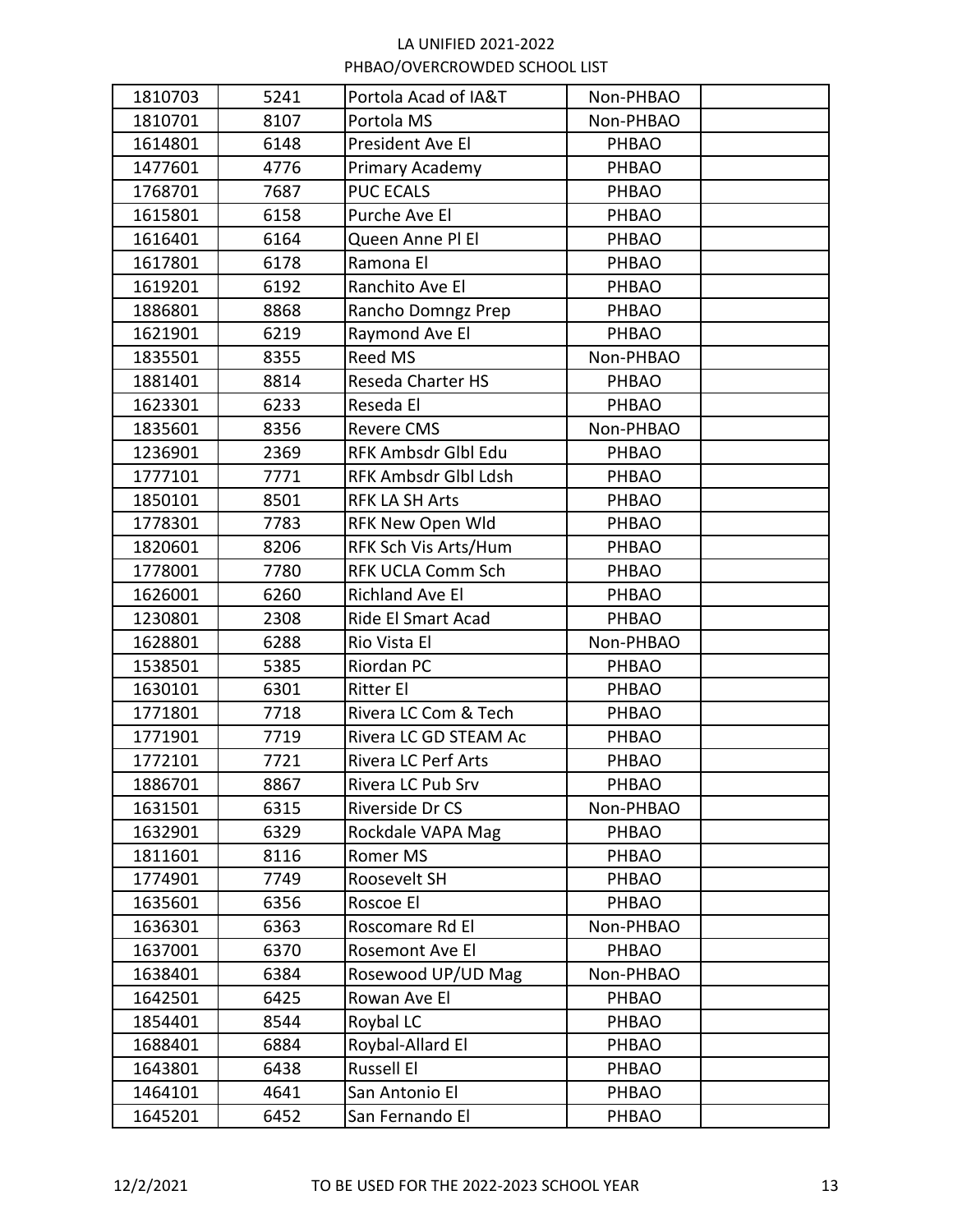| 1835801 | 8358 | San Fernando MS             | PHBAO        |  |
|---------|------|-----------------------------|--------------|--|
| 1650101 | 6501 | San Fernando MS IAM         | PHBAO        |  |
| 1884301 | 8843 | San Fernando SH             | PHBAO        |  |
| 1646601 | 6466 | San Gabriel Ave El          | PHBAO        |  |
| 1647901 | 6479 | San Jose St El              | PHBAO        |  |
| 1687501 | 6875 | San Miguel El               | PHBAO        |  |
| 1649301 | 6493 | San Pascual STEAM Mg        | PHBAO        |  |
| 1885001 | 8850 | San Pedro SH                | PHBAO        |  |
| 1650701 | 6507 | San Pedro St El             | PHBAO        |  |
| 1654801 | 6548 | Santa Monica Blvd Co        | PHBAO        |  |
| 1740401 | 7404 | Santana Art Ac              | PHBAO        |  |
| 1871601 | 8716 | Santee EC                   | PHBAO        |  |
| 1656501 | 6565 | Saticoy El                  | Non-PHBAO    |  |
| 1264401 | 2644 | Saturn St El                | PHBAO        |  |
| 1658901 | 6589 | Selma Ave El                | PHBAO        |  |
| 1357401 | 3574 | Sendak El                   | <b>PHBAO</b> |  |
| 1836301 | 8363 | Sepulveda MS                | <b>PHBAO</b> |  |
| 1660601 | 6606 | Serrania Ave CES            | Non-PHBAO    |  |
| 1666501 | 6665 | Sharp Ave El                | PHBAO        |  |
| 1667101 | 6671 | Shenandoah St El            | PHBAO        |  |
| 1668501 | 6685 | Sheridan St El              | PHBAO        |  |
| 1669901 | 6699 | Sherman Oaks El CS          | Non-PHBAO    |  |
| 1671201 | 6712 | Shirley Ave El              | <b>PHBAO</b> |  |
| 1674001 | 6740 | Short Ave El                | Non-PHBAO    |  |
| 1675301 | 6753 | Sierra Park El              | <b>PHBAO</b> |  |
| 1676701 | 6767 | Sierra Vista El             | PHBAO        |  |
| 1683601 | 6836 | Solano Ave El               | PHBAO        |  |
| 1775201 | 7752 | Solis LA                    | PHBAO        |  |
| 1684901 | 6849 | Soto St El                  | PHBAO        |  |
| 1888101 | 8881 | South East SH               | PHBAO        |  |
| 1837701 | 8377 | South Gate MS               | PHBAO        |  |
| 1887101 | 8871 | South Gate SH               | PHBAO        |  |
| 1686301 | 6863 | South Park El               | PHBAO        |  |
| 1687001 | 6870 | South Shores El PA Mg       | Non-PHBAO    |  |
| 1815301 | 8153 | Southeast MS                | PHBAO        |  |
| 1689001 | 6890 | Stagg St El                 | PHBAO        |  |
| 1690401 | 6904 | <b>Stanford Ave El</b>      | PHBAO        |  |
| 1690501 | 6905 | <b>Stanford Ave PC</b>      | PHBAO        |  |
| 1691801 | 6918 | State St El                 | PHBAO        |  |
| 1693201 | 6932 | Sterry El                   | PHBAO        |  |
| 1838701 | 8387 | <b>Stevenson CCP</b>        | PHBAO        |  |
| 1694501 | 6945 | <b>Stonehurst STEAM Mag</b> | PHBAO        |  |
| 1695201 | 6952 | Stoner Ave El               | <b>PHBAO</b> |  |
| 1695901 | 6959 | Strathern St El             | PHBAO        |  |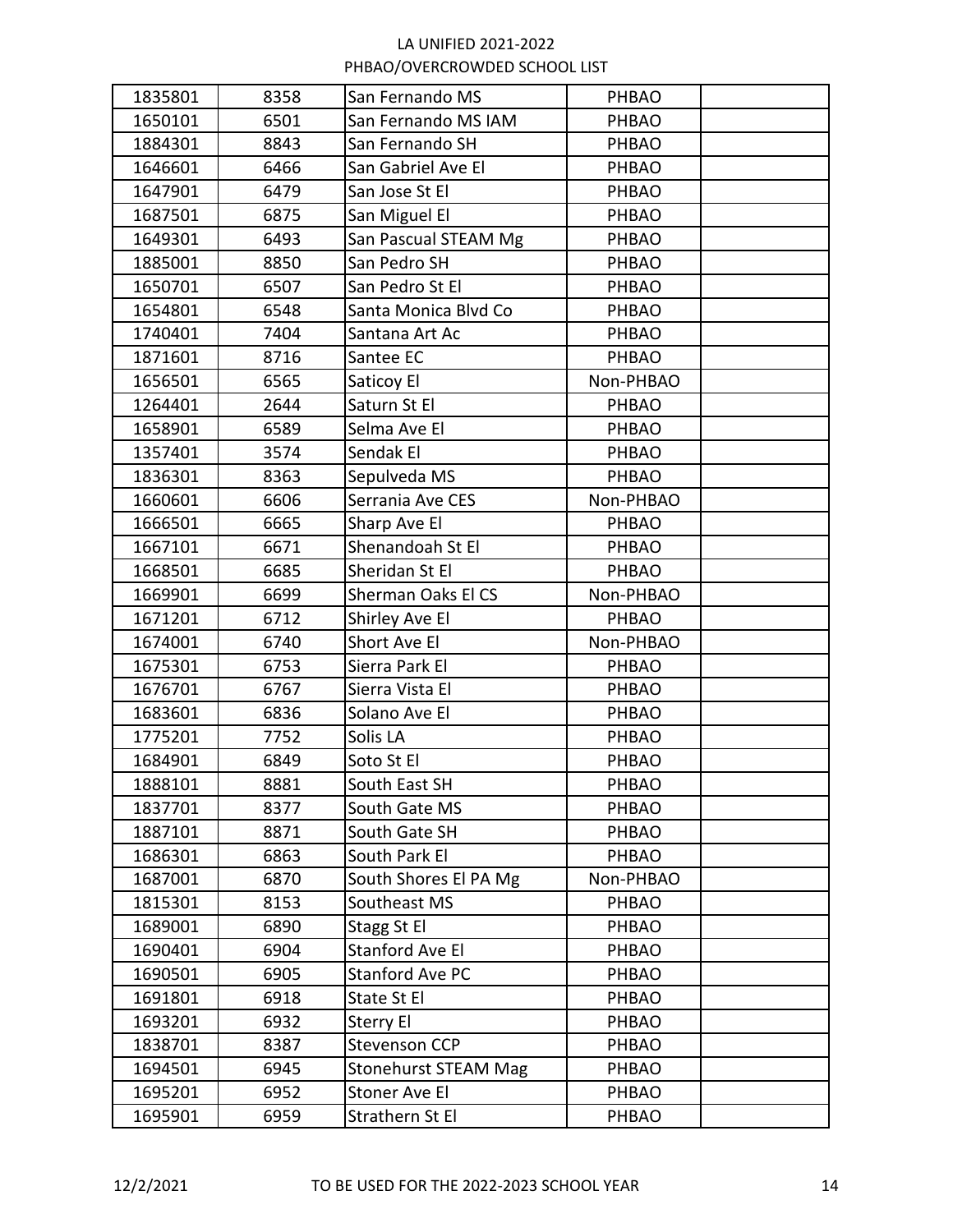| 1839602 | 7645 | Sun Valley Mag ES         | PHBAO        |  |
|---------|------|---------------------------|--------------|--|
| 1839601 | 8396 | Sun Valley Mag ET         | PHBAO        |  |
| 1697301 | 6973 | Sunland El                | PHBAO        |  |
| 1698601 | 6986 | Sunny Brae Ave El         | PHBAO        |  |
| 1698801 | 6988 | Sunrise El                | PHBAO        |  |
| 1700701 | 7007 | Superior St El            | PHBAO        |  |
| 1840601 | 8406 | <b>Sutter MS</b>          | PHBAO        |  |
| 1887801 | 8878 | Sylmar CHS                | PHBAO        |  |
| 1701401 | 7014 | Sylmar El                 | PHBAO        |  |
| 1740801 | 7408 | Sylmar Ldshp Acad         | PHBAO        |  |
| 1702701 | 7027 | Sylvan Park El            | PHBAO        |  |
| 1888001 | 8880 | Taft CHS                  | Non-PHBAO    |  |
| 1703501 | 7035 | Taper Ave El              | PHBAO        |  |
| 1704101 | 7041 | Tarzana El                | PHBAO        |  |
| 1706801 | 7068 | Telfair Ave El            | PHBAO        |  |
| 1717801 | 7178 | Toland Way El             | PHBAO        |  |
| 1719201 | 7192 | Toluca Lake El            | PHBAO        |  |
| 1719801 | 7198 | Topanga El CS             | Non-PHBAO    |  |
| 1720101 | 7201 | Topeka Dr CAS             | PHBAO        |  |
| 1777301 | 7773 | Torres Eng & Tech         | PHBAO        |  |
| 1777501 | 7775 | Torres Hum/Art/Tech       | PHBAO        |  |
| 1777201 | 7772 | <b>Torres Renaissance</b> | PHBAO        |  |
| 1720501 | 7205 | Towne Ave El              | PHBAO        |  |
| 1721901 | 7219 | Trinity St El             | PHBAO        |  |
| 1724701 | 7247 | Tulsa St El               | PHBAO        |  |
| 1726001 | 7260 | Tweedy El                 | PHBAO        |  |
| 1735601 | 7356 | Union Ave El              | PHBAO        |  |
| 1888601 | 8886 | University HS Charter     | PHBAO        |  |
| 1737001 | 7370 | Utah St El                | PHBAO        |  |
| 1738401 | 7384 | Valerio St El             | PHBAO        |  |
| 1889801 | 8898 | Valley Acad Arts/Sci      | PHBAO        |  |
| 1739701 | 7397 | Valley View El            | Non-PHBAO    |  |
| 1741901 | 7419 | Van Deene Ave El          | PHBAO        |  |
| 1742201 | 7422 | Van Gogh Chtr             | Non-PHBAO    |  |
| 1742501 | 7425 | Van Ness Ave El           | PHBAO        |  |
| 1743801 | 7438 | Van Nuys El               | PHBAO        |  |
| 1843401 | 8434 | Van Nuys MS               | <b>PHBAO</b> |  |
| 1889301 | 8893 | Van Nuys SH               | PHBAO        |  |
| 1741101 | 7411 | Vanalden Ave El           | PHBAO        |  |
| 1745201 | 7452 | Vaughn Next Cent LC       | <b>PHBAO</b> |  |
| 1746601 | 7466 | Vena Ave El               | PHBAO        |  |
| 1890701 | 8907 | Venice SH                 | PHBAO        |  |
| 1891401 | 8914 | Verdgo Hls SH             | <b>PHBAO</b> |  |
| 1747901 | 7479 | Vermont Ave El            | PHBAO        |  |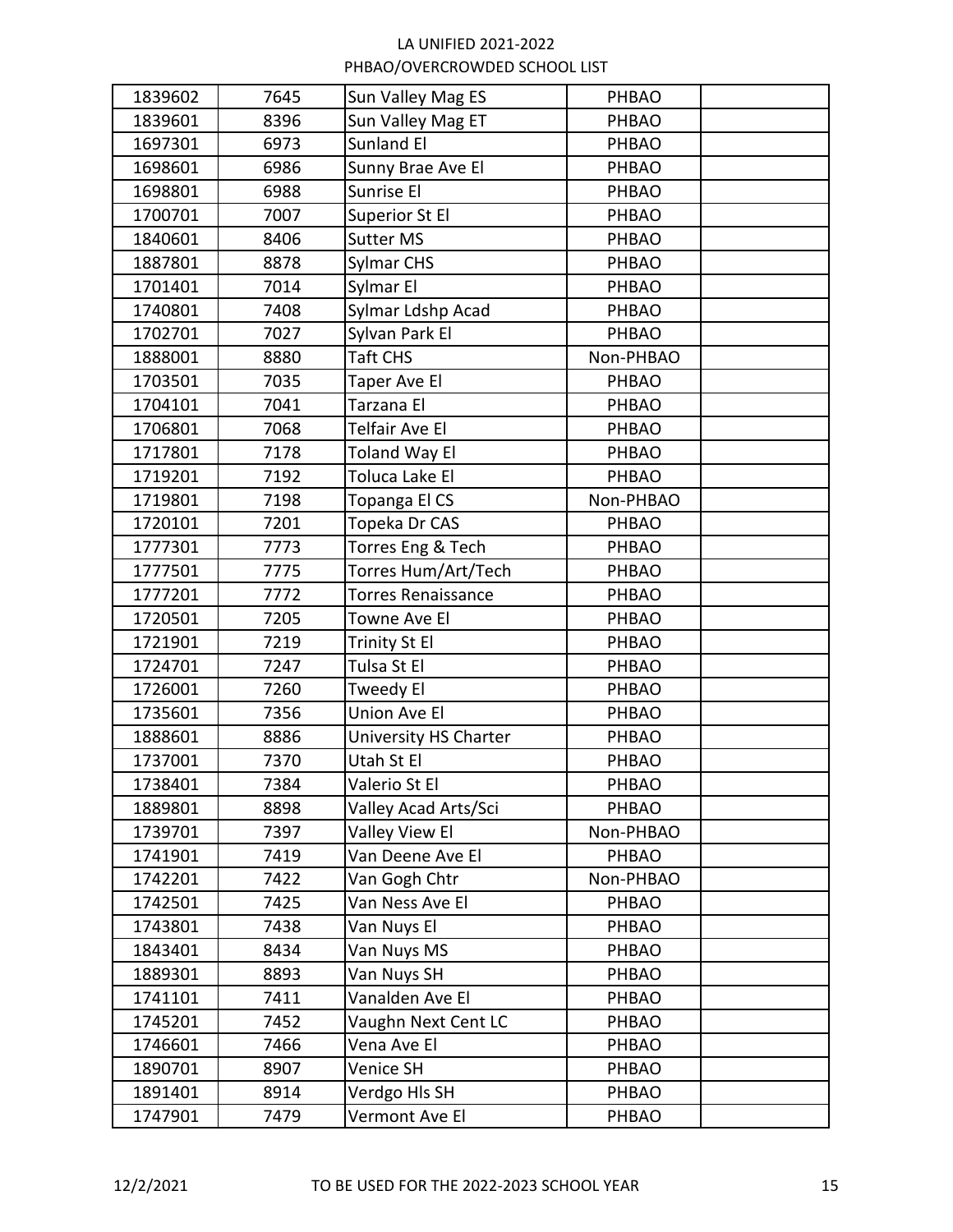| 1749301 | 7493 | Vernon City El              | PHBAO        |  |
|---------|------|-----------------------------|--------------|--|
| 1750701 | 7507 | Victoria Ave El             | PHBAO        |  |
| 1752101 | 7521 | Victory Blvd El             | PHBAO        |  |
| 1753401 | 7534 | Vine St El                  | PHBAO        |  |
| 1754801 | 7548 | Vinedale El                 | PHBAO        |  |
| 1756201 | 7562 | Vintage El M/S/T Mag        | PHBAO        |  |
| 1846201 | 8462 | Virgil MS                   | PHBAO        |  |
| 1757501 | 7575 | Virginia Rd El              | PHBAO        |  |
| 1740001 | 7400 | Vista del Valle Acad        | PHBAO        |  |
| 1811701 | 8117 | Vista MS                    | PHBAO        |  |
| 1851801 | 8518 | <b>Vladovic Harbor TPA</b>  | PHBAO        |  |
| 1758901 | 7589 | Wadsworth Ave El            | PHBAO        |  |
| 1760301 | 7603 | Walgrove Ave El             | Non-PHBAO    |  |
| 1464001 | 4640 | Walnut Park El              | PHBAO        |  |
| 1839001 | 8390 | Walnut Park MS SJ/SL        | PHBAO        |  |
| 1519301 | 5193 | Walnut Park MS STEM         | PHBAO        |  |
| 1761601 | 7616 | Warner Ave El               | Non-PHBAO    |  |
| 1763001 | 7630 | Washington PC               | PHBAO        |  |
| 1892801 | 8928 | <b>Washington Prep SH</b>   | PHBAO        |  |
| 1848101 | 8481 | Webster MS                  | PHBAO        |  |
| 1715101 | 7151 | Weemes El                   | PHBAO        |  |
| 1763401 | 7634 | Weigand Ave El              | PHBAO        |  |
| 1763701 | 7637 | Welby Way CEI               | Non-PHBAO    |  |
| 1894310 | 7696 | <b>WESM Env Natrl Sci</b>   | PHBAO        |  |
| 1894309 | 7695 | WESM G/HG/HA STEAM Mg       | PHBAO        |  |
| 1894301 | 8943 | WESM Hlth/Sports Med        | PHBAO        |  |
| 1874801 | 8748 | West Adams Prep SH          | PHBAO        |  |
| 1764401 | 7644 | West Athens El              | PHBAO        |  |
| 1764901 | 7649 | West Hollywood El           | Non-PHBAO    |  |
| 1765401 | 7654 | West Vernon Ave El          | PHBAO        |  |
| 1767101 | 7671 | Western Ave El              | PHBAO        |  |
| 1769901 | 7699 | <b>Westminster MTES Mag</b> | <b>PHBAO</b> |  |
| 1771201 | 7712 | Westport Hts El             | PHBAO        |  |
| 1774001 | 7740 | Westwood CEI                | Non-PHBAO    |  |
| 1254201 | 2542 | White El                    | PHBAO        |  |
| 1848701 | 8487 | White MS                    | <b>PHBAO</b> |  |
| 1776701 | 7767 | White Point El              | Non-PHBAO    |  |
| 1777401 | 7774 | Wilbur CEA                  | Non-PHBAO    |  |
| 1230901 | 2309 | Willow El                   | PHBAO        |  |
| 1778101 | 7781 | Wilmington Park El          | PHBAO        |  |
| 1849001 | 8490 | Wilmington STEAM Mag        | PHBAO        |  |
| 1779501 | 7795 | Wilshire Crest El           | PHBAO        |  |
| 1261901 | 2619 | Wilshire Park El            | <b>PHBAO</b> |  |
| 1861801 | 8618 | Wilson SH                   | PHBAO        |  |